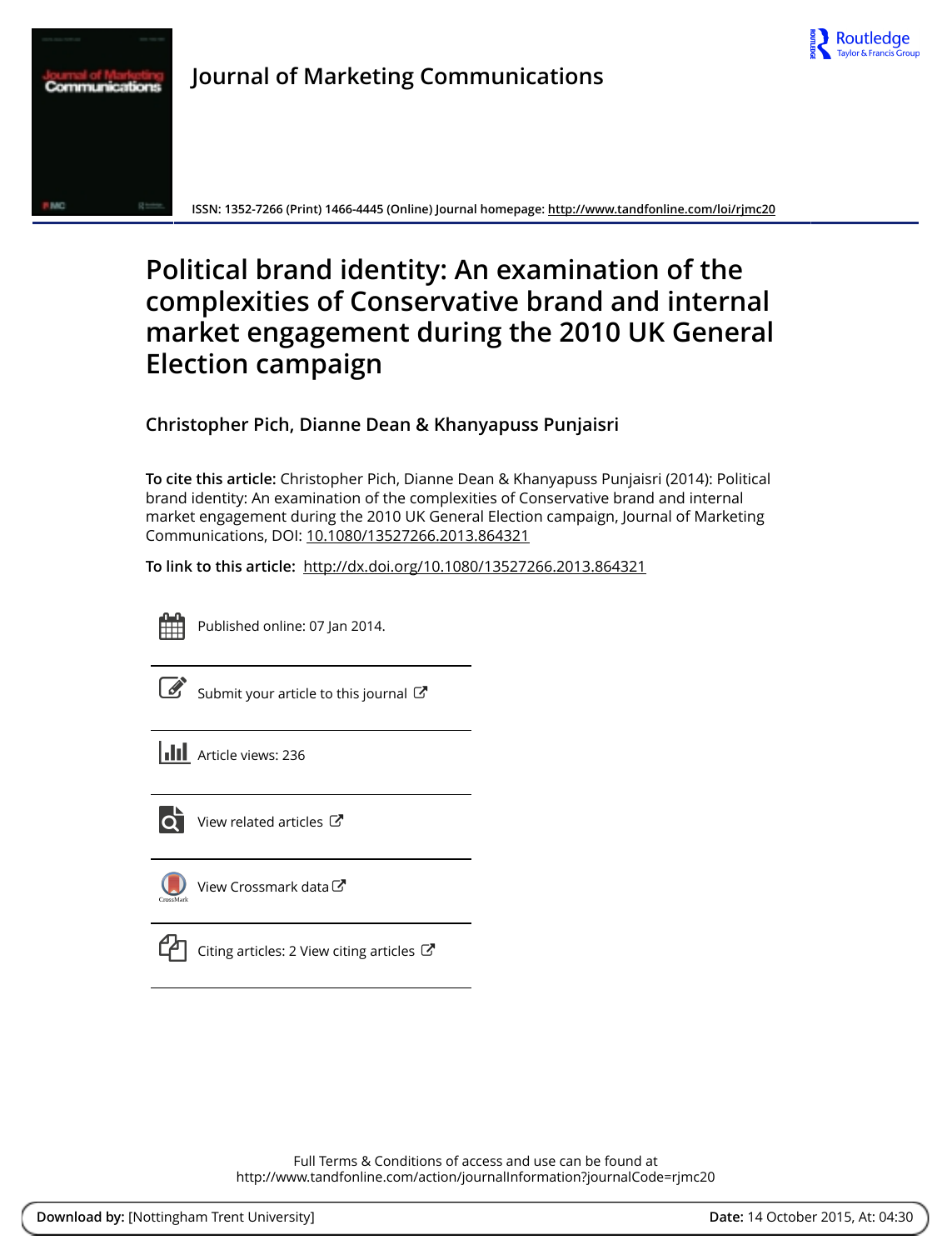# Political brand identity: An examination of the complexities of Conservative brand and internal market engagement during the 2010 UK General Election campaign

Christopher Pich<sup>[a](#page-1-0)</sup>, Dianne Dean<sup>[b](#page-1-0)</sup>[\\*](#page-1-1) and Khanyapuss Punjaisri<sup>b</sup>

<span id="page-1-0"></span><sup>a</sup>Business School,Nottingham Trent University, Burton St, Nottingham NG1 4BU, UK; <sup>b</sup>Marketing and International Business Strategy, Hull University Business School, Cottingham Road, Hull HU6 7RX, UK

This paper seeks to build an understanding of the importance of internal communications when building a strong political brand. Using Kapferer's brand prism as a conceptual framework, the paper explores UK Conservative Party members' attitudes towards the development of the Conservative brand as personified by David Cameron. There are clear implications for political strategists as the findings suggest that it is crucial to engage the internal market in the co-creation of the marketing communications strategy for as brand evangelists they interpret the brand promise at the local level.

Keywords: political communications; internal market; political branding; Conservative Party

#### Introduction

As the most successful UK political party in the twentieth century (Denham and O'Hara [2007](#page-15-0); Lloyd [2006;](#page-16-0) Norton [1996](#page-17-0)), the Conservative Party experienced a hiatus going into the new millennium. New Labour was elected in 1997 and successfully defended its majority against a Conservative Party led by William Hague, Iain Duncan-Smith and Michael Howard respectively. Each Conservative Party leader provided a different perspective on the image, policy and presentation of the Conservative brand reflected through their own Conservative value system. In politics, the consistency of the political party's product offering is crucial to electoral success (Dean and Croft [2001\)](#page-15-1), and this was exemplified in the 'New Labour' brand and its 'on message' approach to political communication in 1997 (Gould [1998\)](#page-15-2). Brands are powerful, heuristic devices that encapsulate key values of the product or service, and there is an emerging body of literature that examines the concept of branding in a political context (Lilleker and Negrine [2003](#page-16-1); Reeves, de Chernatony, and Carrigan [2006](#page-17-1); Scammell [1995;](#page-17-2) Smith [2001](#page-17-3), [2009](#page-18-0); White and de Chernatony [2002\)](#page-18-1). Whilst nascent research has focused on branding the party, leader and political campaigning, Smith and French ([2009\)](#page-18-2) examined political branding from a consumer perspective. However, there has been little discussion on the internal market and the political brand. The internal market plays a crucial role as an intermediary between the party and the voters, spreading the message of the political brand (Whiteley et al. [1994](#page-18-3)). Therefore, this study seeks to examine how the internal market responds to the Conservative Party brand and how they disseminate these messages to their local constituents.

<span id="page-1-1"></span><sup>\*</sup>Corresponding author. Email: [d.m.dean@hull.ac.uk](mailto:d.m.dean@hull.ac.uk)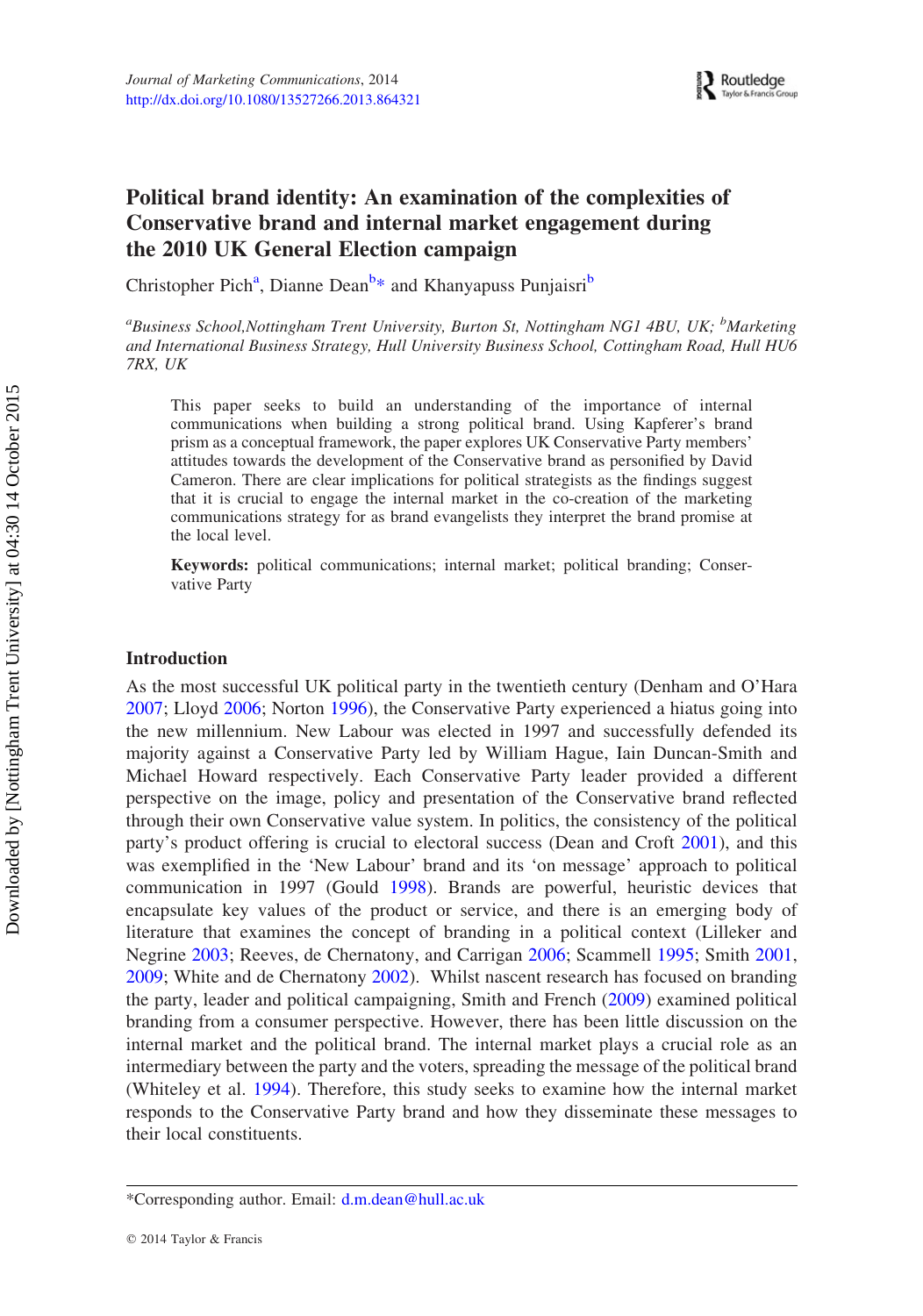# 2 C. Pich et al.

Using Kapferer's ([2001\)](#page-16-2) brand prism as our conceptual framework, we examine the different facets of the Conservative brand from the perspective of the Conservative internal market. We provide some insight into the strengths of the communications strategy and how this has enhanced loyalty in the internal market. However, we also highlight the tension created by the hierarchical nature of what is seen an increasingly 'corporatised' Conservative brand. The paper seeks to show how 13 years on the opposition benches have focused the Conservative Party leadership on rebranding their party and the extent to which the internal stakeholders buy into this 'modern' Conservative brand. We conclude by suggesting that rather than tightening the political brand, there should be some latitude in the communications strategy to allow some local reinterpretation which will in turn enhance internal market loyalty.

# Branding theory

Although there are a number of definitions of a brand, Aaker's [\(1996](#page-14-0), 7) definition focuses upon the brand as 'a distinctive name and or symbol' and is a differentiating feature in a competitive market. However, Knox ([2004\)](#page-16-3) takes this further and suggests that a brand is not only distinctive through its name or logo but it provides 'added value based on factors over and above its functional performance'. A brand is a communication device which represents the values, nature and personality of an organisation, product, service or political party (de Chernatony and McDonald [2002;](#page-15-3) Jevons [2005](#page-16-4); Peng and Hackley [2009\)](#page-17-4).

Brands have been described as a 'cluster of values' (de Chernatony [2001](#page-15-4)), multidimensional constructs (Veloutsou [2008;](#page-18-4) White and de Chernatony [2002\)](#page-18-1) and also social objects (Muniz and O'Guinn [2001](#page-17-5)) that are personally owned and embraced by the consumer (Neff [2009](#page-17-6)). Hence brands imbue powerful symbolic values which create loyalty and, more importantly, an emotional attachment (Aaker [1996;](#page-14-0) Algesheimer, Dholakia, and Herrmann 2005; Burnett and Hutton [2007;](#page-15-5) Cova and Cova [2002](#page-15-6); Fournier [1998](#page-15-7); Lavine and Gschwend [2006](#page-16-5); Lury [2005;](#page-16-6) Muniz and O'Guinn [2001](#page-17-5); Roper and Parker [2006;](#page-17-7) Tan and Ming [2003](#page-18-5)). Paradoxically, although brands are complex entities, they need to be distilled into a simple, value-based message (Needham [2005\)](#page-17-8) that must be consistent both internally and externally and integrated in a coherent marketing strategy (White and de Chernatony [2002](#page-18-1)). Hence, a strong brand has a clear identity that resonates with the consumer, stakeholders and the internal market.

#### Brand identity

The notion of brand identity has been defined as the distinctive, envisaged identity desired by the brand creator (Joachimsthaler and Aaker [1997](#page-16-7)) which is supported by the internal stakeholders (de Chernatony [2006;](#page-15-8) Nandan [2005](#page-17-9)). Brand identity encapsulates the vision and aspirations of the brand which correspondingly has an effect on brand development (Alsem and Kostelijk [2008\)](#page-14-1). Brand identity has been broken down into six main components: vision, culture, positioning, personality, relationships and presentation or reflection (de Chernatony [2002](#page-15-9); Harris and de Chernatony [2001](#page-16-8)). These are all emotional components; however, Kapferer's [\(2008](#page-16-2)) brand prism also includes the more functional component of physique. Therefore, the brand prism generates a deeper understanding of a brand (Azoulay and Kapferer [2003](#page-14-2)). Although brand identity prism is criticised for the authors' failure to conceptualise and operationalise the distinctions between the brand image and the brand identity concepts (Azoulay and Kapferer [2003;](#page-14-2) Dahlen et al. 2010; de Chernatony [2006;](#page-15-8) Harris and de Chernatony [2001](#page-16-8)), it provides a mechanism to evaluate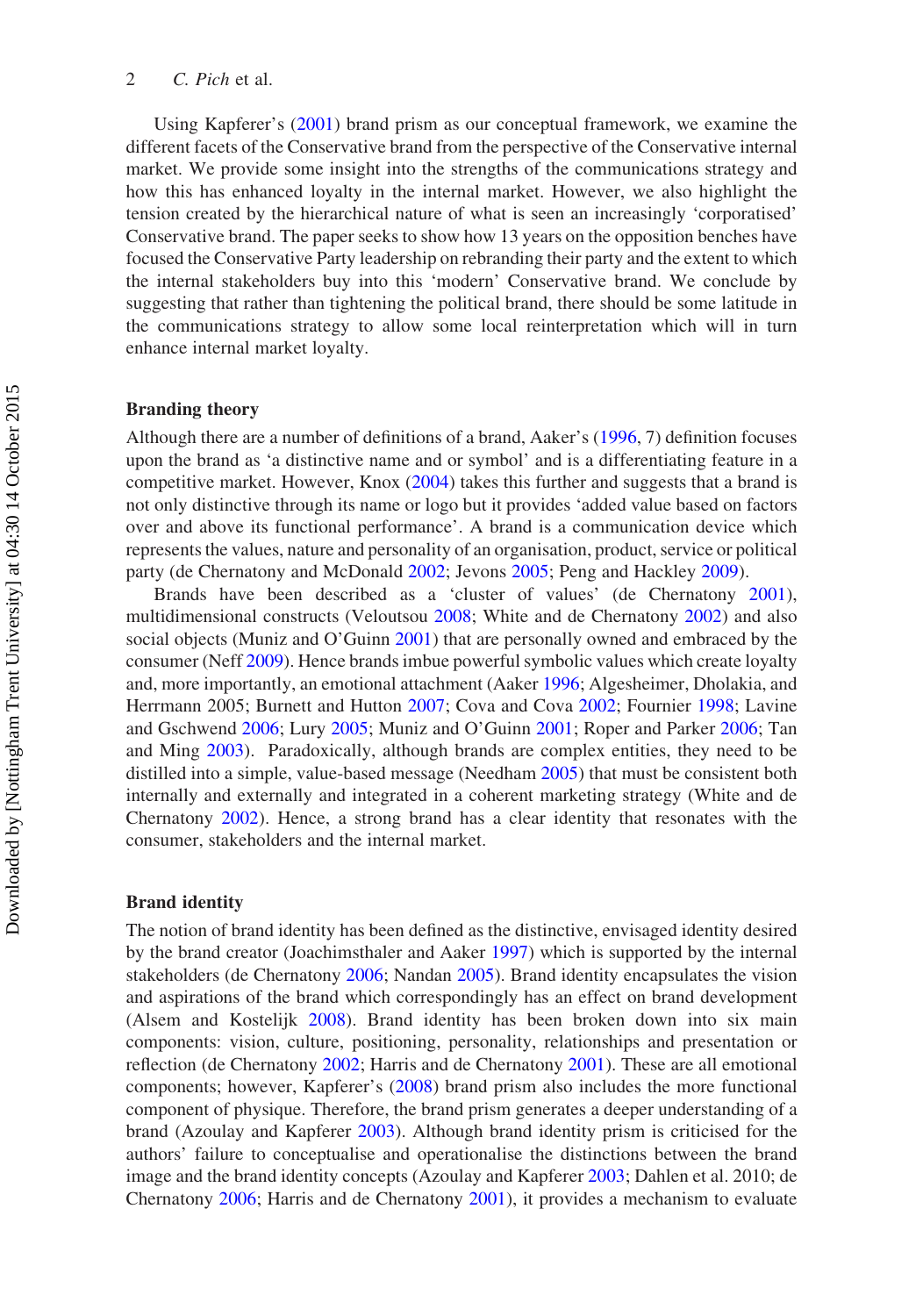brand coherence and brand integration (de Chernatony [2006\)](#page-15-8). Indeed, 'a sense of identity and core values that underpin it provide an anchor around which all activities and communications can be structured' (Dinnie [2008](#page-15-10)). Therefore, the brand prism, which represents a complex construct of brand identity, may enable a deeper understanding of the brand and in this instance the political brand.

On the one hand, internal and external stakeholders are crucial when building a strong brand identity (Dean and Croft [2001\)](#page-15-1). On the other, for the brand to be perceived as authentic by external stakeholders, internal stakeholders have to believe in the brand's shared values (Harris and de Chernatony [2001](#page-16-8); Kapferer [2001;](#page-16-2) van Riel and Fombrun [2007](#page-18-6)). Hence building a shared brand vision with internal stakeholders can only enhance brand identity.

## Internal branding

The competitive nature of today's business environment has rendered tangible, functional benefits of a brand unable to sustain competitive advantage (King and Grace [2010\)](#page-16-9) and although a brand is a cluster of functional and emotional benefits (de Chernatony [2001\)](#page-15-4), the functional benefits can easily be copied. The skills and knowledge that people possess have been considered as valuable to an organisation. They represent the organisation's operant resources (Vargo and Lusch [2004](#page-18-7)) that induce emotional benefits that provide the element of uniqueness and differentiation that a successful brand strives for (Papasolomou and Vrontis [2006](#page-17-10)a). Indeed, because employees have direct contact with customers and other external stakeholders, they are the embodiment of the brand in the public's eyes (Wangenheim, Evanschitzky, and Wunderlich [2007](#page-18-8)). Therefore, it is necessary that organisations provide their employees with an opportunity to understand their brand to enable them to deliver the brand promise. It is through their demonstration of positive brand-supporting behaviours that the brand can consistently transmit images to stakeholders which differentiate the organisation in the market place. This is crucial in a political marketing context particularly as the internal market members of a political party present the party message to the local community. As Edelman ([1964,](#page-15-11) 11) suggests:

meanings are not in the symbols. They are in society and therefore in men. Political symbols bring out the concentrated from those particular meanings and emotions which the members of the group create and reinforce in each other.

Hence, political brand identity is co-produced by the party elite, media and also the citizens, but should be reinforced by the internal market when presenting this to the local constituents.

Recently, marketing researchers and practitioners have focused on internal branding as a means to enable an organisation to fulfil its brand promise proposed to external constituencies (e.g. Drake, Gulman, and Roberts [2005](#page-15-12); Mitchell [2002\)](#page-16-10). A number of studies (e.g. King and Grace [2010;](#page-16-9) Miles and Mangold [2004](#page-16-11); Punjaisri, Wilson, and Evanschitzky [2009](#page-17-11)) have supported the notion that internal branding enables employees to develop a shared understanding and necessary skills that allow them to effectively 'live' the brand and become 'brand Evangelists' (Nadeem [2007\)](#page-17-12). Such positive outcomes of effective internal brand management such as enhanced employees' brand commitment (Aurand, Grochels, and Bishop [2005](#page-14-3); Burmann and Zeplin [2005\)](#page-15-13), brand loyalty (Papasolomou and Vrontis [2006b](#page-17-13)) and brand identification (Punjaisri and Wilson [2007\)](#page-17-14) have been empirically documented. Indeed, when employees have positive attitudes towards the brand this encourages brand consistent behaviour (Punjaisri, Wilson, and Evanschitzky [2009\)](#page-17-11). By securing management's understanding and commitment,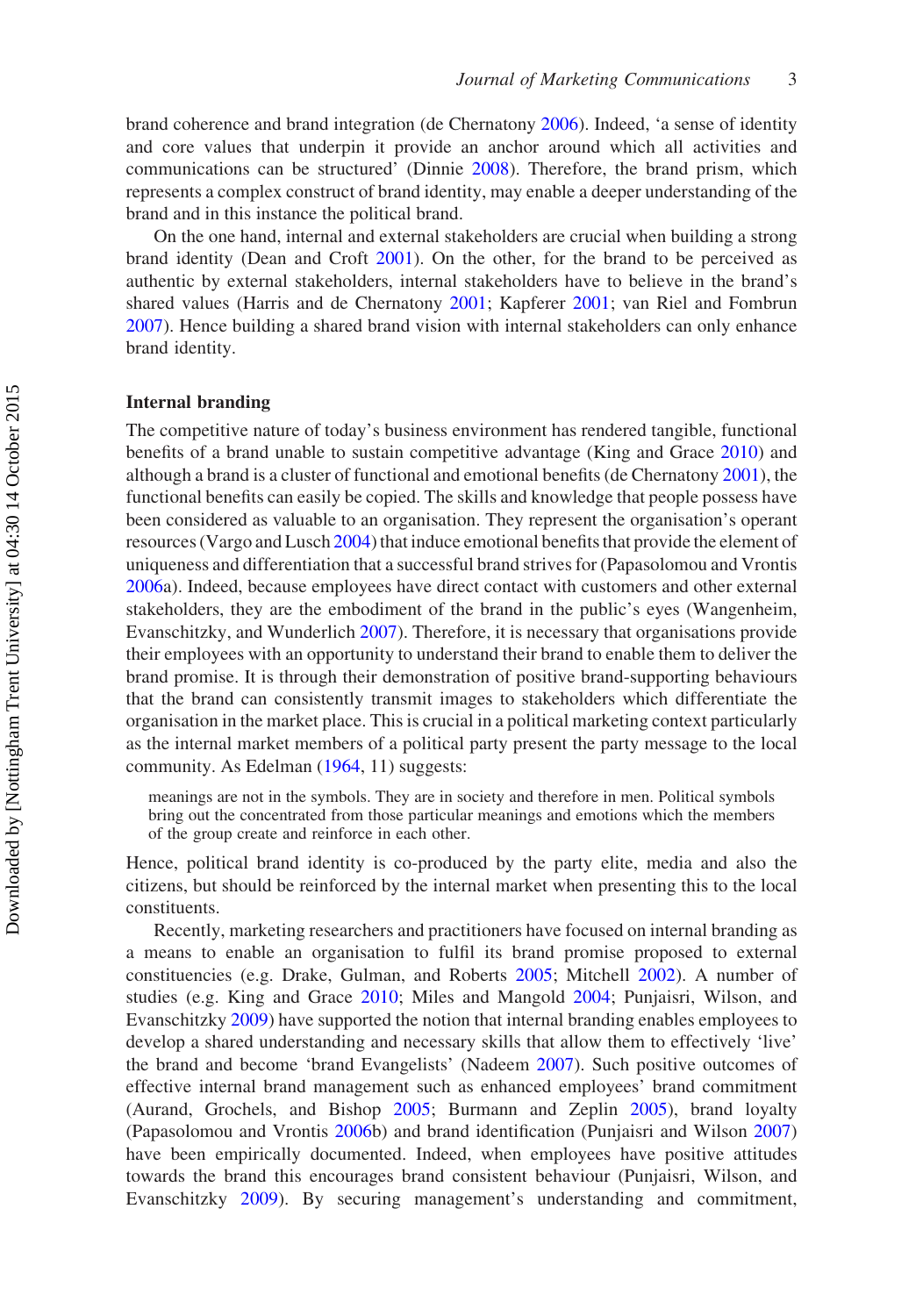employees will better accept and internalise brand values, resulting in a better alignment between their attitudes and behaviours, and the brand (Vallaster and de Chernatony [2006](#page-18-9)). Consequently, they can act and behave naturally when delivering the brand promise at any brand touch points (Mosley [2007](#page-17-15)). In political campaigning, galvanising the internal market so they can convey the political brand to voters is a crucial component of electoral strategy.

Internal branding requires support from a communication strategy that takes account of both external and internal communication practices (Hallam [2003\)](#page-15-14). According to Bergstrom, Blumenthal, and Crothers [\(2002](#page-14-4)), internal branding should focus on effectively communicating the brand to employees and convincing them of their worth and relevance to the delivery of the brand promise. Therefore, internal communications become an integral element of internal branding, reflecting the marketing input into the internal branding process. Indeed, Terry ([2003\)](#page-18-10) has argued that marketers can add credibility to internal communications because of their knowledge about peoples' motivation, needs, desires and weaknesses; they are capable of not only communicating the brand but also shaping people's perceptions. Various authors have viewed internal communications as an effective motivation mechanism (e.g. Piercy [1995](#page-17-16); Rafiq and Ahmed [1993\)](#page-17-17) having the capability to reduce employee resistance in times of change (Foreman [2000](#page-15-15)). Zucker ([2002\)](#page-18-11) argues for internal communications as being the first point of focus in internal branding to induce employee's commitment and encourage behavioural changes. Indeed, Punjaisri and Wilson [\(2007](#page-17-14)) have found that internal communications exert a relatively higher effect on employees' brand-supporting behaviours than training programmes do, although they have contended that the coordination between Marketing and HR is essential in internal branding.

In order to optimise the effectiveness of internal communications, authors (e.g. Henkel et al. [2007](#page-16-12); Wood [1999\)](#page-18-12) have highlighted the balanced management of both formal and informal communications. Furthermore, an open environment, a two-way communications process is pivotal when building mutual understanding and trust between managers and employees within and across departments (Sonnenberg [1991;](#page-18-13) Varey [1995\)](#page-18-14). This can build up to four times higher employee satisfaction and twice their commitment (Higgins [1996](#page-16-13)). For activists and party members who are largely voluntary, satisfaction and commitment are central to their engagement (Capato [2008;](#page-15-16) Parry, Moyser, and Day [1992](#page-17-18)). This section discussed the theoretical concepts of branding in particular brand identity and internal branding; the next section will examine these constructs from a political perspective.

#### Political branding

Branding has been applied to destinations, countries, cities, stately homes (Adams [2010](#page-14-5); Bily [2008;](#page-15-17) Morgan, Pritchard, and Piggott [2002;](#page-16-14) Robinson [2004;](#page-17-19) White and de Chernatony [2002](#page-18-1)), as well as for religion, sports teams, rock bands, people (Einstein [2008](#page-15-18)), universities and the metropolitan police. More recently, there has been an emerging interest in applying branding concepts to politics (Lees-Marshment [2009](#page-16-15); Lilleker, Jackson, and Scullion [2006;](#page-16-16) Moufahim and Lim [2009;](#page-17-20) Phipps, Brace-Govan, and Jevons [2010](#page-17-21); Reeves, de Chernatony, and Carrigan [2006](#page-17-1); Smith [2009](#page-18-0); White and de Chernatony [2002](#page-18-1)), but as Harrop ([1990\)](#page-16-17) pointed out, the nature of governing is much like a service provider, in that it is intangible, complex and heavily reliant on people. This services perspective of political parties was supported by Henneberg and O'Shaughnessy ([2007\)](#page-16-18) who argued that there are three components of the political brand: first, policy as the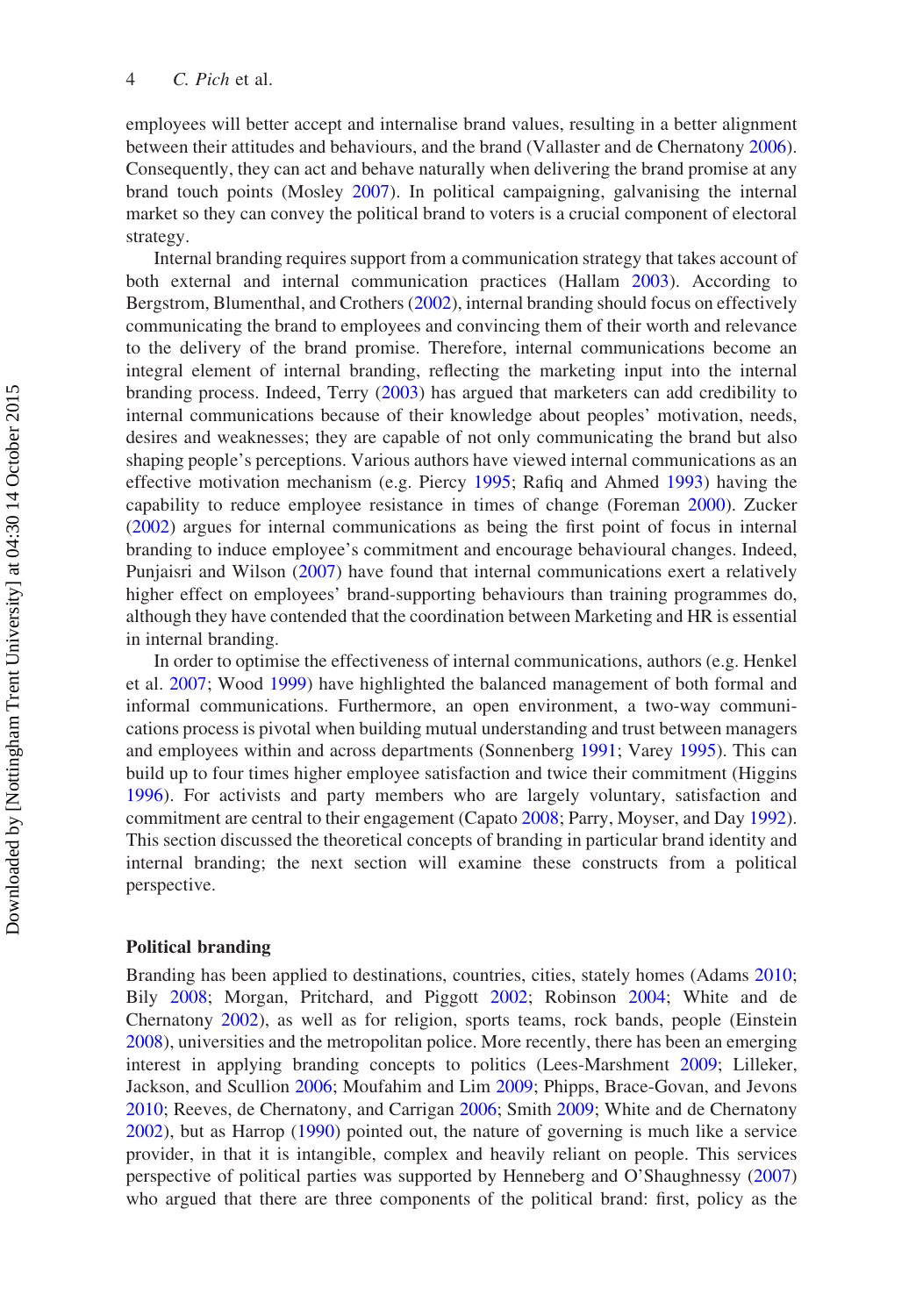service offering; second, the politician as the tangible service offering and; third, the party as the brand offering.

Nevertheless, voters elect the party they believe to be most capable of providing those services (Butler and Stokes [\[1969\] 1974;](#page-15-19) Clarke et al. [2004](#page-15-20)), but as Lock and Harris ([1996\)](#page-16-19) pointed out in their seminal paper, political parties are 'complex intangible products which the voter cannot unbundle [so] ... voters have to judge on the overall packaged concept or message'. Therefore, during an election campaign, political parties position or reposition themselves through the development of policies that resonate with their target group (Lees-Marshment [2009\)](#page-16-15). Over time, re-positioning is necessary in order for the party or candidate to adapt to environmental or market trends but this is largely constrained by the party history, ideology and their record on promise delivery (Worcester and Baines [2006](#page-18-15)). This is where the notion of branding is helpful to political parties as it can provide a framework for presenting their values, vision and strategy for achieving that vision; in short, it can be a very efficient heuristic device. However, this vision needs to be shared by all stakeholders, but in politics it is more complicated as political parties are 'complex organisations with multiple levels, sites of authority and goals' (Bale [2008](#page-14-6)). The hierarchical nature of political parties with party members, Members of Parliament (MP) and the leadership creates a dynamic tension on the development and consistency of the political brand. Leadership is crucial and can affect how the brand is perceived by voters. Peng and Hackley [\(2009](#page-17-4), 174) claim that branding can not only be applied to political parties, it can also be applied to political candidates and leaders which 'build[s] a sense of reassurance and foster[s] identification', conversely, the party leader can also create dissonance amongst voters (Scammell [1995](#page-17-2)). Hence this paper will attempt to unbundle the key characteristics of the Conservative brand identity and this may go some way in explaining how the Conservative Party only partially succeeded in getting into power after the UK 2010 General Election campaign.

## The Conservative Party

The Conservative Party has a strong tradition in the UK as one of the oldest political parties; its origins can be traced back to the seventeenth century (Blake [1989;](#page-15-21) Charmley [\[1996\] 2008](#page-15-22); Norton [1996\)](#page-17-0). During the last century it was the most successful party in the UK (Denham and O'Hara [2007;](#page-15-0) Lloyd [2006](#page-16-0)) and has been seen as the natural party of government of the UK (Willetts and Forsdyke [1999](#page-18-16)). However, this masks an underlying tension that runs through the Conservative Party, which has been present since the 1832 Reform Act and the repeal of the Corn Laws. This tension is two-dimensional; first, there are two factions within the Conservative Party who differ on one key dimension, namely the authoritarian/liberal dimension. This is exemplified by traditional/protectionist and progressive/free trade and, although the party's core value is to conserve, these two factions differ in how conservation is conceived, managed, and how it provides the vision for governance (Charmley [\[1996\] 2008](#page-15-22)). This key distinction still affects Conservative thought on issues such as society, the tension between the rural and urban constituencies (Woods [2002\)](#page-18-17), acceptance to change, law and order, wealth creation and role of government, the state and institutions (Hickson [2005](#page-16-20); Kavanagh [2000;](#page-16-21) Norton [1996](#page-17-0)). This factional distinction also affects the Conservative perception of the UK and its position in the world, particularly its vexed relationship with Europe (Lynch [2009](#page-16-22)). Second, there is a tension between 'visceral Conservatism and political necessity' (Charmley [\[1996\] 2008](#page-15-22), 3), the distinction between ideology and pragmatism. This affects how the Conservative Party relates to power, the mechanisms used to gain power and the rhetoric of persuasion. In summary, the picture painted of the Conservative Party is one of a complex collection of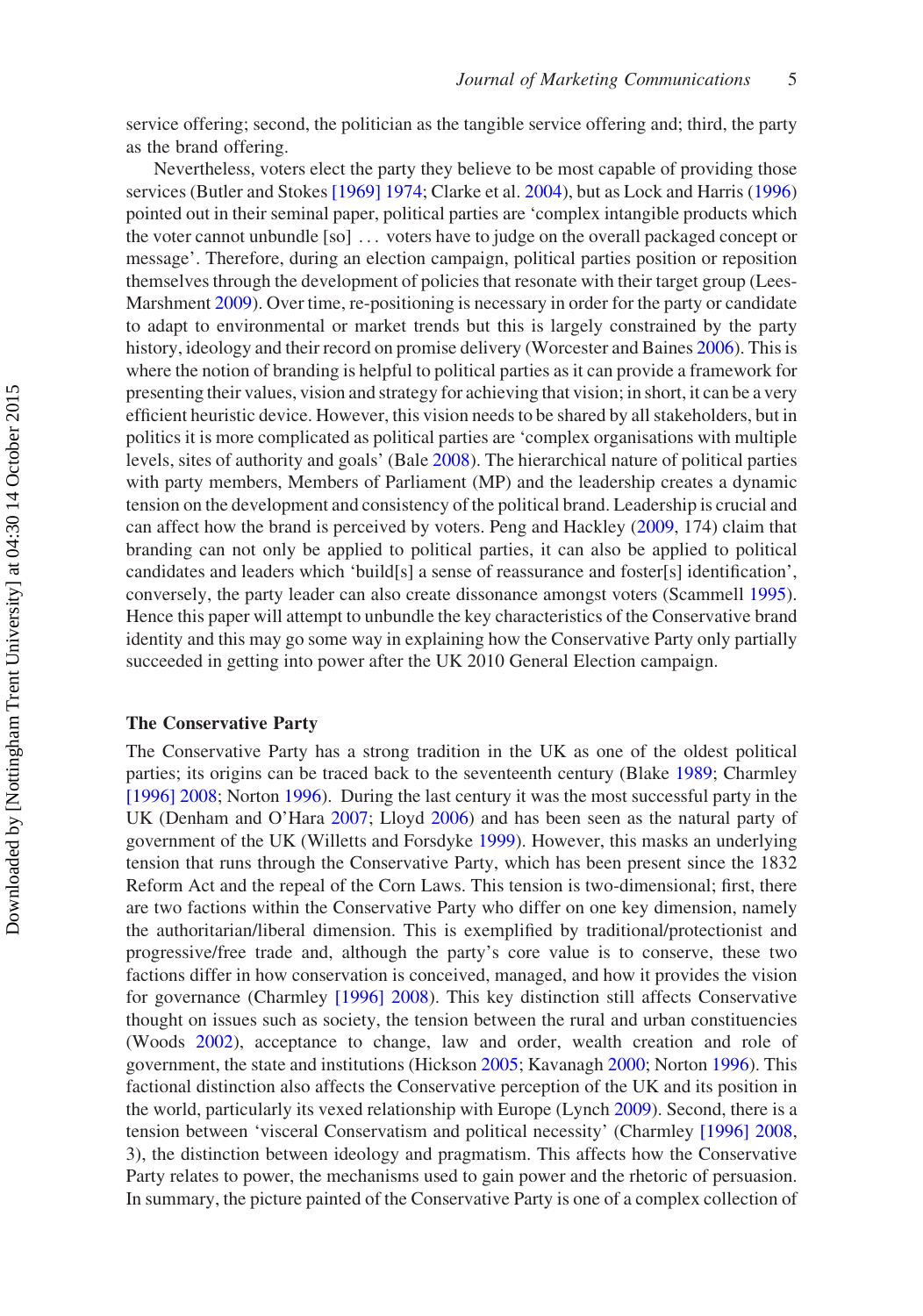beliefs and values that have been created historically, occasionally ideologically and often pragmatically.

For some, the reason for the enduring success of the Conservative Party during the twentieth century was the notion of moderation (Blake [1989\)](#page-15-21), a post-war consensus with a centre-right focus. This moderation is evident in many Conservative governments from Churchill to Heath; however, moderation was not what the Thatcher government was noted for. After Thatcher's demise, there was a series of Conservative Party leaders; only Major succeeded in winning a general election, the rest – Howard, Duncan-Smith, Hague – all presided over a 'sales-led' Conservative Party (Lees-Marshment [2004\)](#page-16-23) on the Opposition benches whilst Blair's New Labour was in power.

This brief historical analysis sets the scene for the situation David Cameron inherited when he became Conservative Party leader, his aim was to diminish their 'Nasty Party' image famously described by Theresa May. Research conducted by Lord Ashcroft [\(2005\)](#page-14-7) found that 'the Conservative party doesn't stand for anything anymore' (Ashcroft [2005](#page-14-7), 93) but crucially, he believed that 'millions of people thought the Conservative Party wasn't likethem and didn't understand them; the problem is that they were right'. The Conservative brand had become 'toxic' and it was Cameron's role to decontaminate it (Jones [2008,](#page-16-24) 3).

Denham and O'Hara ([2007\)](#page-15-0) note that 'what an opposition can do: prepare for office, seek to present itself as a credible alternative to the government and exploit opportunities when they arise'. Cameron's repositioning of the Conservative brand was an attempt to present a credible, electable alternative and this meant that the new branding strategy had to be accepted by party members who would in turn reinforce the brand values and create a coherent brand identity. This was the message learned by New Labour who during the 1997 UK general election campaign ensured all political activities and communications were 'on message'. The Conservative brand needed to be synchronised internally in order to present a consistent image to external stakeholders including the electorate, the media and other interest groups such as business (Dean and Croft [2001;](#page-15-1) Harris and de Chernatony [2001](#page-16-8); van Riel and Fombrun [2007\)](#page-18-6). This paper examines how the internal Conservative stakeholders accepted the David Cameron's Conservative brand image through the conceptual framework of Kapferer's brand prism.

# Methodology

This paper seeks to examine the Conservative Party brand from the perspective of the internal stakeholders, thus building an understanding of Conservative brand identity. Political branding research is at the exploratory stage (Lees-Marshment [2009;](#page-16-15) Smith [2009\)](#page-18-0) and Davies and Chun ([2002\)](#page-15-23) suggest that qualitative research is useful at the early stages of a relatively under-researched area. The methodology aims to take an 'inside-out' approach to the Conservative Party brand (Harris and de Chernatony [2001](#page-16-8); Peng and Hackley [2009](#page-17-4); van Riel and Fombrun [2007\)](#page-18-6). By understanding how the internal stakeholders conceive the brand, it is possible to identify where problems arise and where they can be ameliorated. With this in mind, this paper adopted a qualitative research approach using in-depth semistructured interviews in order to understand the UK Conservative brand from the perspective of internal stakeholders (Gillham [2005;](#page-15-24) Warren and Karner [2005\)](#page-18-18). In-depth interviews, often seen as 'special conversations' (Rubin and Rubin [1995,](#page-17-22) 6), can be seen as flexible in terms of topic area development, spontaneous and 'potentially a Pandora's box generating endlessly various and abundant data' (McCracken [1988,](#page-16-25) 12). A judgement sample was adopted and this generated a sample size of 30 internal Conservative stakeholders including Members of the European Parliament (MEPs), House of Commons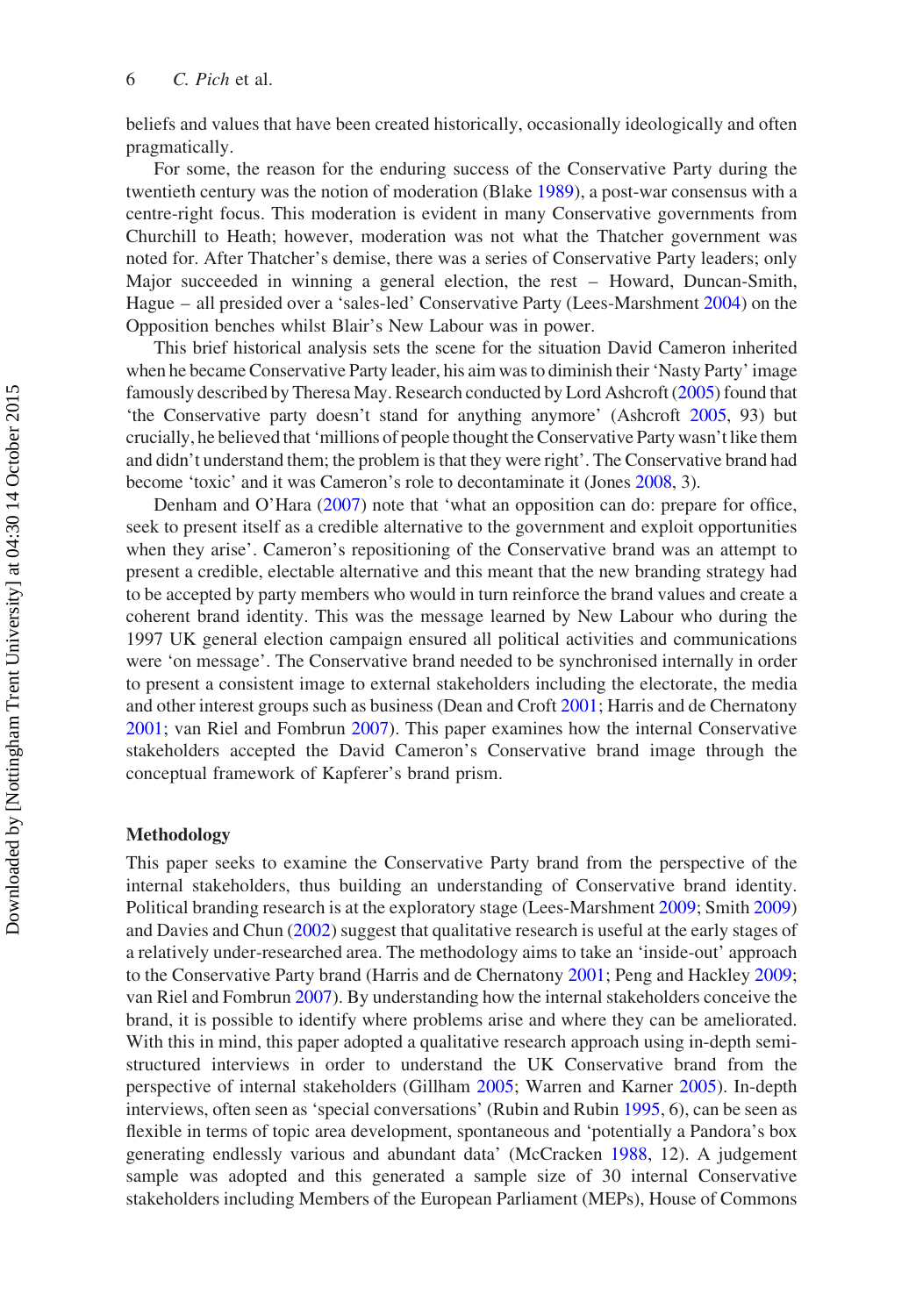and House of Lords, councillors, activists and prospective parliamentary candidates (PPCs). Interviews were conducted prior to the 2010 UK general election, during December 2009 –April 2010. Each interview was tape recorded and fully transcribed for analysis. There are a number of issues that qualitative researchers face when conducting research, most notably validity, generalisability, access and consent, reflexivity, voice and transparency (Butler-Kisber [2010,](#page-15-25) 13). These issues were considered throughout the research design, data collection and analysis process. The validity of this paper is, thus, based on the quality of interviews and findings interpretation in relation to the extant literature. The thematic enquiry was adopted following the approach of Bird et al. ([2009\)](#page-15-26):

the initial categories were modified from a broad and culturally appropriate list ... following the first round of coding, categories were broken into sub-categories by identifying properties that described the content of each category

Drawing on authors such as Kvale ([1996\)](#page-16-26), Rubin and Rubin [\(1995\)](#page-17-22) and Heath and Heath ([2008\)](#page-16-27), the transcripts were examined using Kapferer's ([2001\)](#page-16-2) brand prism as a conceptual framework [\(Figure 1\)](#page-7-0).

Therefore, the findings are organised into the categories physique, relationship, reflection, personality, culture and self-image. Using these facets, this study builds an understanding of internal market's engagement with the repositioned Conservative brand identity.

#### Findings

#### Conservative Party physique

Einstein  $(2008, 12-13)$  $(2008, 12-13)$  argues that in terms of successful branding 'the name or the logo appears on everything that is associated with that brand comes to mind'. Within the conceptual framework of Kapferer's brand prism, the physique is the functional aspect of

<span id="page-7-0"></span>

Figure 1. Kapferer's brand identity prism. Source: Adapted from Kapferer ([2008\)](#page-16-28).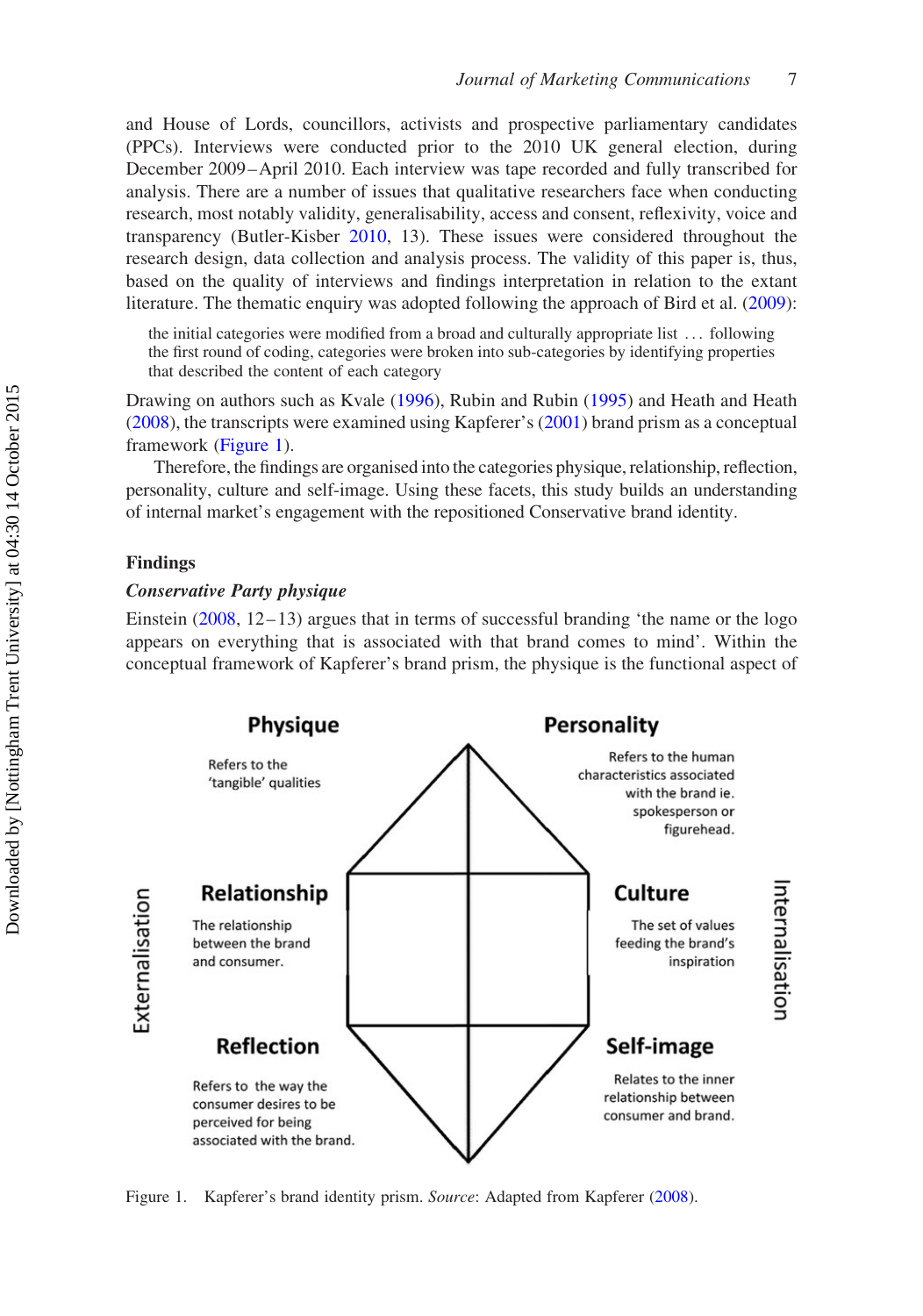the brand identity; for de Chernatony [\(2006](#page-15-8)), it refers to the tangible elements of a brand. Many respondents were ambivalent about the change in visual identity, one party member pointed out that they:

quite liked the torch but was tied to specific aspects – Mrs T [Thatcher] ... so time for a change.

Another councillor believed that:

the torch was more strident. The torch represented the part of Margaret Thatcher; it was a strident, strong symbol. It represented Britain in the world going forward. The tree is an eco; we jumped on the eco bandwagon – vote blue, go green – I don't agree with it. I am not an eco person at all.

A further councillor argued that they 'ignore' the new oak tree logo:

apart from it goes on the ballot papers, I have completely ignored it. Why? I dislike it, I don't understand it.

Other comments followed a similar viewpoint suggesting that they 'don't fly the Tory colours' in their constituency and consider the blue and green oak tree as 'dull and boring' (MP), instead have their own colours and established identity. If the logo was ignored, so were central policies as one MEP claimed to:

campaign very much on broadly local issues and on the reputation of being independentminded ... in politics what matters is your reputation and you have to establish that from day one.

This tension between central and local party identity has affected the consistency of the 'modern' Cameron Conservative brand.

#### Conservative Party relationship

The relationship facet of the brand prism is described as the relationship between the brand and the consumer, and between the brand and the internal market (de Chernatony [2006](#page-15-8); Kapferer [2001](#page-16-2)). For a political party, this can be explained through: (a) voter attitudes (an external perspective that is beyond the scope of this paper); (b) structural nature of the party, the party leadership and the internal market; and (c) the emotional sense of belonging to the brand [\(Figure 2\)](#page-9-0).

The structure of the Conservative Party comprises three elements: the Parliamentary Party, Professional Party and the Voluntary Party where there is some degree of overlap. MP belong to the Parliamentary Party; the Professional section includes local councillors, representatives and PPCs whilst regional associations, volunteers, activists and sub-groups make up the Voluntary section. There was a broad consensus from the internal stakeholders that there is a distinction between the Parliamentary (Central) Conservative Party and the Regional Conservative brand in terms of the values, outlook and traditions. However, it was also suggested that each region or association could have its own identity yet still hold Conservative Party brand values.

The relationship between the party leadership and the local/European Parliamentary members has raised some concerns of accelerated centralisation of the Conservative Party message. It was suggested by some that the Parliamentary Party has taken away powers from the local/European level leaving some to concur that 'the party has become too centralised' (MEP), whilst another MEP claimed that they 'regretted the way we are obliged to centralise our organisation and campaigning'. This is further illustrated by a local party member when he claimed that there was 'more power to grass-roots in my day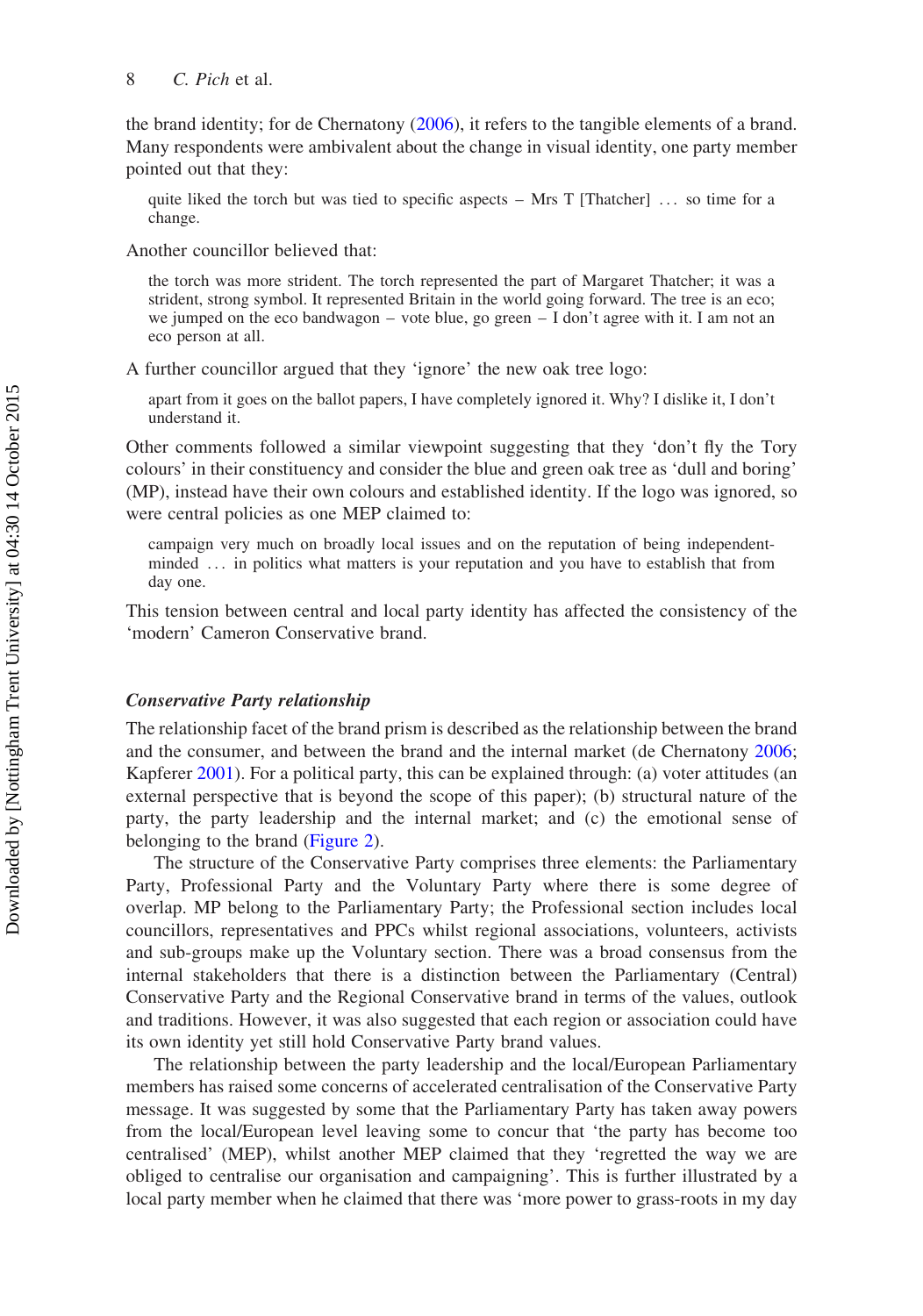<span id="page-9-0"></span>

Figure 2. UK Conservative Party brand and the brand identity prism. Source: Adapted from Kapferer ([2001,](#page-16-2) [2008\)](#page-16-28).

... all areas had power, more of a community-themed party'. Another local party activist claimed that 'everything comes from CCHQ [Conservative Party Central Head Quarters] ... and Conservative Associations are resenting this being told what to do'.

Centralisation of the Conservative branding strategy has put a strain on the internal market relationship, as one party member commented: 'The central [Parliamentary] party needs to trust local associations and regional levels of the party more ... the electorate trusts us but this sense of trust is missing between the central and local parts of the party'.

There was little understanding or acceptance of the need to have a consistent message, particularly in today's instant media environment. Several participants were disgruntled that the Conservative Party did not appear to echo the concerns of citizens outside Westminster. Some stated that even Conservative stakeholders are not totally 'convinced' or comfortable with policies and approaches adopted by the Parliamentary Party, 'The further you go away from London and in other parts of the country; I don't think it is resonating as good' (party member).

A number of participants of the Conservative Party regions and MEPs felt that there was a 'them and us' mentality with many feeling 'disconnected' from Westminster. One MEP stated that there have 'always been problems between the Parliamentary Party and the European Conservative Party'. Nevertheless, they still see themselves as Conservatives, but the locus of control is firmly at the Parliamentary Party. The literature reflected a consistent coordinated message but one councillor believed that the local publicity material was more successful; he claimed that:

when centralised Conservative literature is given out during campaigning many people say no I don't think I am going to vote Conservative. When given the locally branded literature citizens have replied oh I will definitely vote for you – we get loads of those through the door.

For some, the Conservative brand was a modern political party, offering something for everyone in terms of policy and values, in tune with modern. This point was shared with a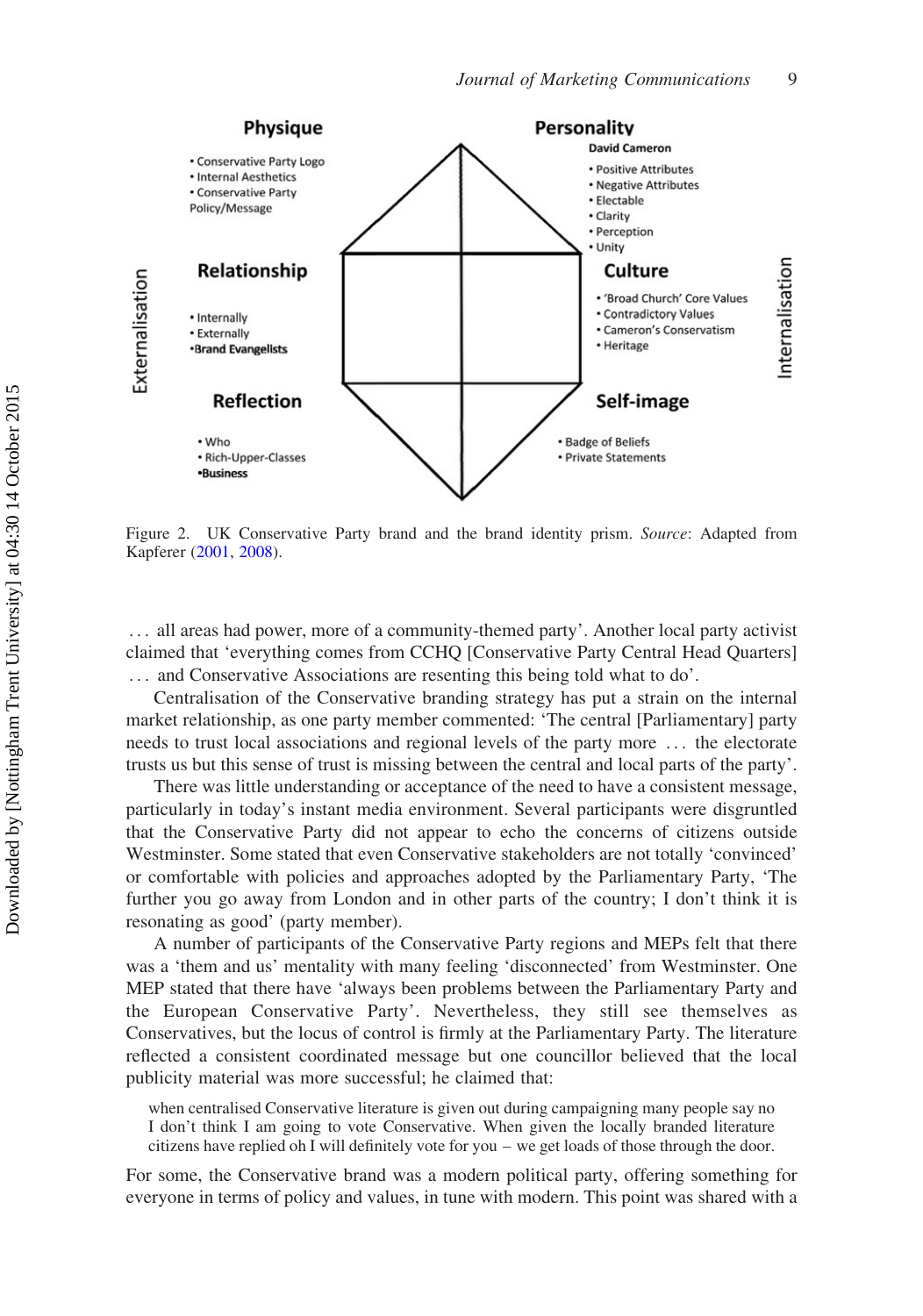Prospective Parliamentary Conservative Candidate who believed that the Conservatives were:

a lot more unified – all harmonised over big issues ... brought new blood into the party from different backgrounds ... good team in place ... good policy.

It appears that there are constituency members who have promoted their own version of the Conservative brand whilst sitting comfortably under the UK Conservative Party banner. They are fiercely loyal Conservatives who are loyal to the fundamental core Conservative values of responsibility, freedom, aspiration and individualism and used these values as a structure for dealing with the issues facing their local constituents.

However, during the course of the interviews, it emerged that there were tensions between different elements of the Conservative Party in terms of trust, personal support and values. MEP considered that there was an indifferent relationship between the Westminster Conservative Party and the European Conservative Party. A number of participants of other elements of the Conservative Party, including the professional and voluntary strands, still considered a 'them and us' mentality and the feeling of being 'disconnected' from the Westminster bubble.

Many were also not entirely convinced with the direction the Conservative Party was going in and there was a distinct lack of trust of Central Office leading to a lack of support from many constituency members. One Conservative councillor, although conceding that branding was an important concept, questioned who:

controls the brand ... we make the brands in the provinces ... we don't have to buy into it ... Obviously the tree [logo] was chosen by Dave's henchmen in Central Office and if tomorrow they chose to have a venetian clock tower [as their logo] that's what we will have, that's their choice. In that sense they are the centre – the corporate Conservative Party.

This was a recurring theme throughout the interviews with many respondents, particularly those outside Westminster, resisting any attempts at controlling the message and the brand. This is also reflected in the next section on culture and reflection.

# Conservative culture and reflection

Culture is described by Kapferer ([2001](#page-16-2), 101) as 'the set of values feeding the brand's inspiration'. The findings revealed the core Conservative values of responsibility, freedom, aspiration and individualism, which are interpreted and operationalised at Constituency level. This view was shared by a Conservative MP who suggested that 'the party has distinct characteristics in different parts of the country ... the party reflects the character of the place'.

One MP went further stating that the Conservative Party in their part of the UK was '10 years behind the game ... more traditional' than the Conservative Party in the South of England and the Parliamentary Party. There was a view that the local party needed to respond to local beliefs and values; for instance, one PPC commented: 'Distinction is nothing new. A provincial Northern seat ... can only win by showing clearly you have got sort of a local identity'.

This local interpretation of Conservative values was a recurring theme throughout the interviews; for instance, another councillor suggested that:

Each region of the Party [Conservative] has their own identity and promotes different forms of conservatism ... We reflect the local needs filtered through our party agenda but tailored from the dining a la cart of the menu of the best issues ... whether it is urban, suburban or rural. We are all dining from the big book of recipes but the menu's we are choosing to dine off are different albeit all put together by the same master chef Dave.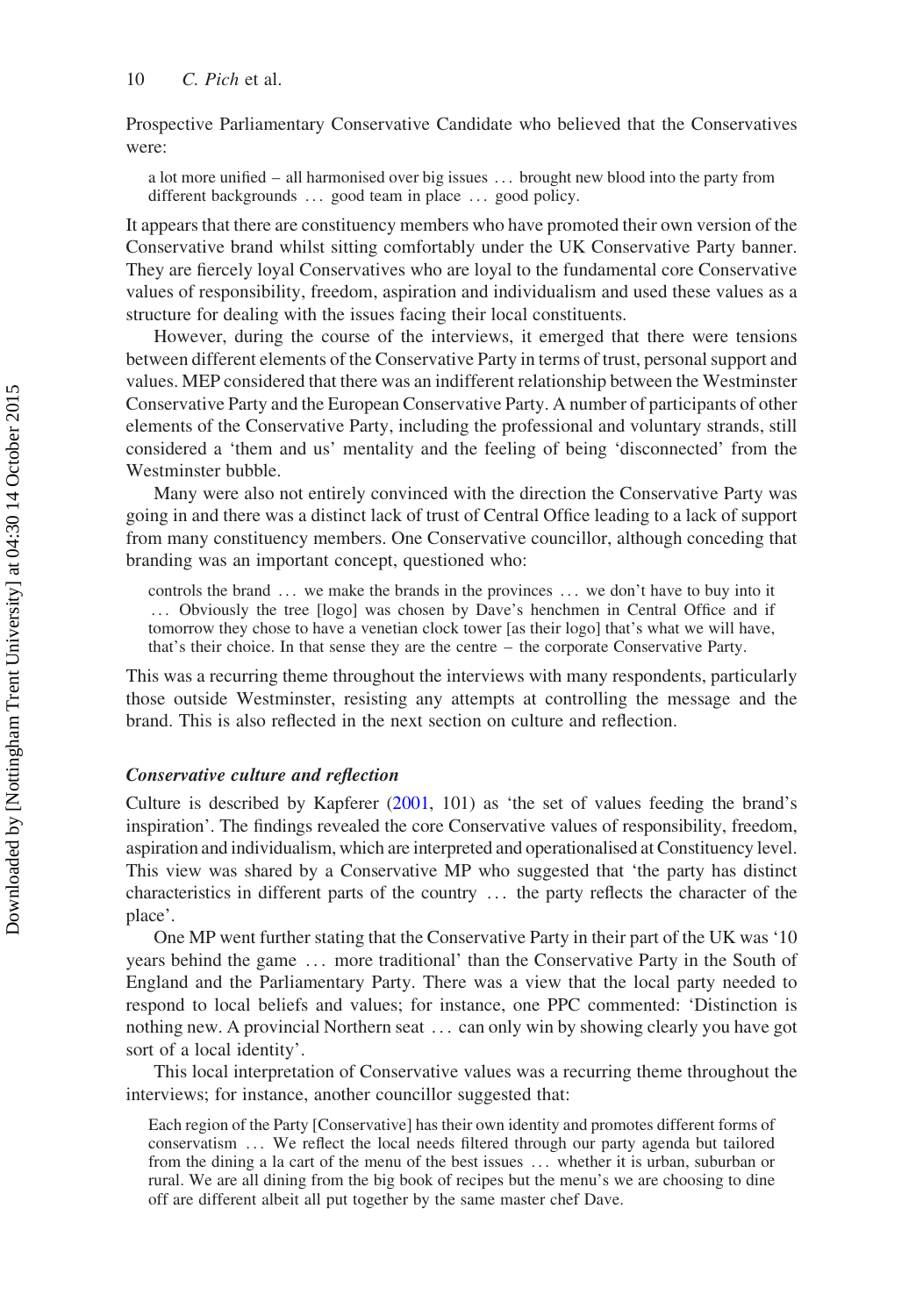In the marketing literature, it is argued that consistency is key to a strong brand; this is also true for political brands according to Schneider ([2008\)](#page-17-23). However, local interpretation of these values is evident in the Conservative safe seats where a consistent, tailored message continues to resonate with the local electorate.

#### Conservative personality

Personality is described as the figurehead or spokesperson for the brand (de Chernatony [2006](#page-15-8); Kapferer [2001\)](#page-16-2). For the leader, there was a view that David Cameron had:

great integrity, had a generosity of spirit and I liked his values and I liked his positive view on the world. It's not an angry philosophy basically an enabling philosophy.

One curious aspect is that although there was a view that Cameron was centrist in terms of Conservative policy-making, he was seen by some as being very keen to localise politics, to give decisions back to local people. He was seen as very keen to reduce the size of the state again empowering people to take charge of their own lives within their own communities (PPC). For one MP, Cameron was a curious mix of traditional/liberal Conservative, 'you can trace him back to Macmillanite –Disraelite with a touch of Gladstone – the only thing he didn't have a ideological tap into was Thatcher in a funny way' almost 'all things to all Tories'. He was also seen as being a good communicator who espoused the virtues of the 'one-nation' Conservatism; he was also perceived to be 'sincere' (MP) and 'keeps his cool' under pressure (Member House of Lords). One respondent suggested that as he was an unknown quantity, he had no baggage so 'determined to succeed and repackage the Party plus presenting himself doing it'. He believed he would be successful in attracting the middle classes who had deflected to New Labour by 'the huskies, the goodies, the greenery, the socially inclusive, trendy, Notting Hill sort of approach'. One key point raised by one respondent is that 'David Cameron has transformed the standing of the party that people are prepared to listen to us'. So after three election defeats, the majority of participants were willing to support Cameron as they could see 'he's a winner', 'electable' and they were 'sick of losing' and this was the 'best chance of re-election for a generation'.

#### Self-image

Self-image refers to the way 'in which a brand enables users to make a private statement to themselves' (de Chernatony [2006,](#page-15-8) 212). As the internal market comprises consumers of the Conservative brand, this will be examined rather than the views of external stakeholders. There was a high level of inconsistency amongst respondents regarding the extent to which the brand had changed. Moreover, for those who believed the brand had changed, there was a diversity of views as to how the brand had changed and what was the catalyst for change. For many respondents, like this Conservative Future member, the facade of the Party had changed under the leadership of David Cameron but in reality the Party was still the same as it was under the leadership of Michael Howard. This was reflected in comments from party members who were sceptical about the extent to which Cameron could change the party, for instance one remarked that: 'The MPs haven't changed so how can the party have changed ... if Cameron wins and after the honeymoon period the veneer will peel off'. Another suggested that 'the values [of the Conservative Party] are still the same but the perception of leadership has changed'. Many respondents supported this view arguing that the Conservative Party was focusing on 'style' of the message rather than 'substance' of policies.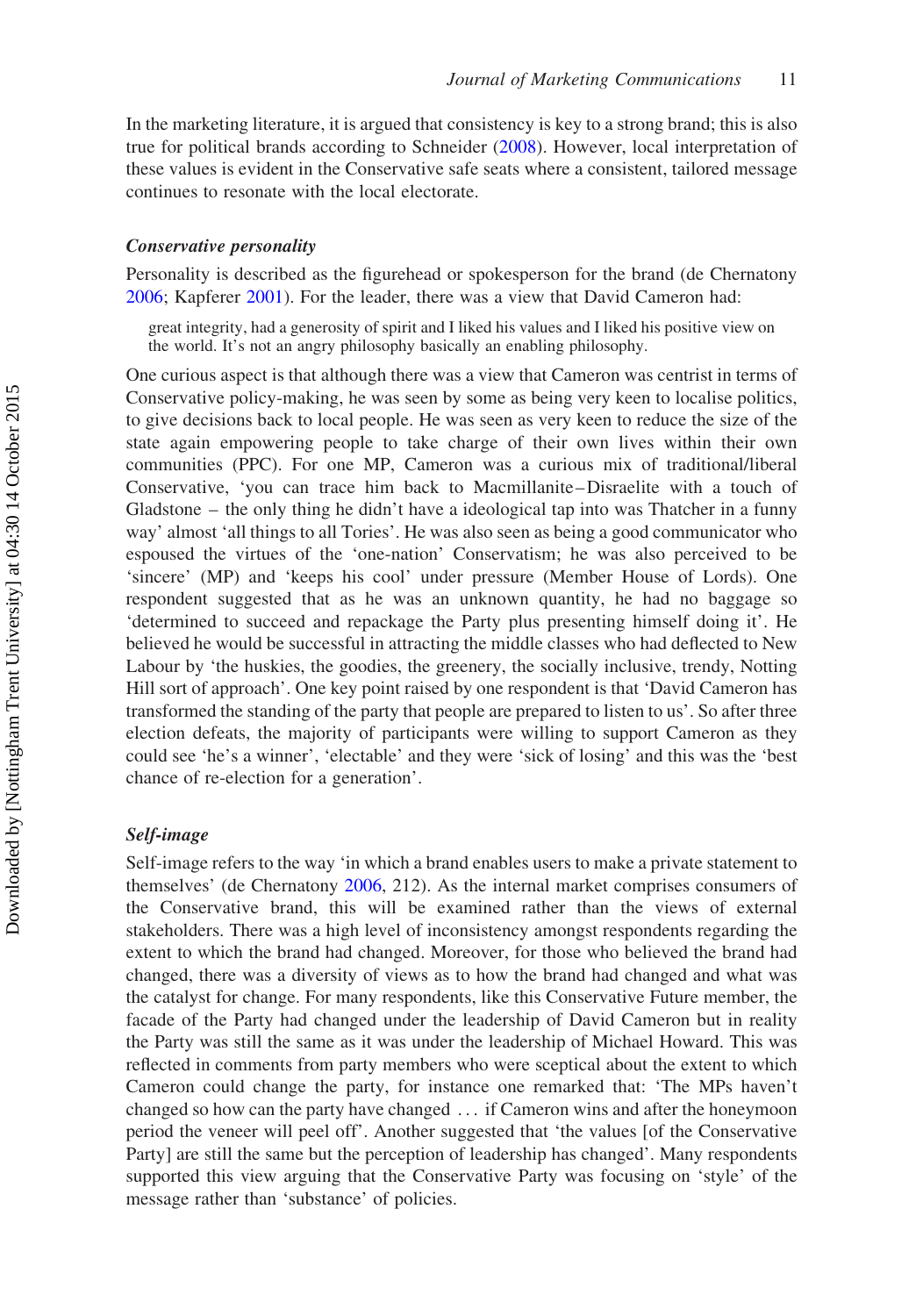Contrasting this view, there was a significant proportion of interviewees who believed that the Conservative Party had changed under Cameron's leadership: 'he has changed it, he has softened it, he's chosen quite a few what he believes to be popular elements and the whole green agenda  $-$  I think he truly believes in' but the clarity of the message was missing. It was 'too vague'; Cameron had 'changed the look [of the Party] but did not do enough with the message ... it's not clear what they stand for'. One MEP suggested that David Cameron 'hasn't made enough of a change' arguing that the Conservative Party needed more 'substance'.

For many respondents, substance meant that the electorate understood what the Conservatives stood for as compared to Labour; for instance, one MP was worried that 'we don't have a clear distinction ... no differentiation ... we need to get that back ... I don't think we have any clear values'. The concern for a clear message that distinguished the Conservative Party from the alternatives was also evident amongst the voluntary party members; one suggested, 'we haven't put across a clear alternative'.

A number of participants were unsure about the Conservative brand and 'we don't really know what the central party stands for and Dave is not clear too' (Councillor); 'do not know what Dave's purpose or central idea is yet' (MP). When asked to clarify their confusion, it was again claimed that the Conservative Party's message was not clear enough, which was confusing not just the participant but also the electorate. A handful of participants were concerned that the Party itself did not fully understand the message it was trying to project and did not know the core values of the Conservative brand despite the General Election being only months away. This was reiterated by a member of the Professional element of the Conservative Party who revealed that many members of the Party including CCHQ did not understand the envisaged identity and 'if CCHQ don't understand their brand what hope can we have for the rest of the country'.

The lack of a clear brand identity did not worry one MEP who reacted pragmatically and claimed to 'campaign very much on broadly local issues and on the reputation of being independent minded ... in politics what matters is your reputation and you have to establish that from day one'. The Conservative Party members are the 'brand evangelists' so need to be on message supporting the Cameron Conservative brand message. However, some respondents argued that it was their personal relationship with the local electorate that was responsible for their success; hence, we have two physical manifestations of the brand, not only the Party leader but also the local MP. This was particularly evident in the safe seat constituencies, and the local MP empathised with the needs of the area in terms of business, economy and local people.

There was a belief that Cameron may be the best chance for electoral success for some time, so many kept their reservations quiet and went along with what he was doing; although he was changing the perception of the Conservative brand he was not going to change their beliefs. Cameron has merely 'quietened the dissatisfaction and united around the fact we need to shut up and win' (Councillor), as 'You can achieve nothing in politics if you don't win elections' (Councillor). Finally, it appeared that being on the opposition benches for 13 years, many respondents concluded 'we are all willing to shut up to get Cameron elected' (MEP), 'we can't go on like this' (MP) and 'it's time to keep quiet and get elected' (party member).

#### Conclusion

In terms of communicating the values of the brand, the findings clearly indicate that the Conservative Party still does not have a clear brand identity within the internal market and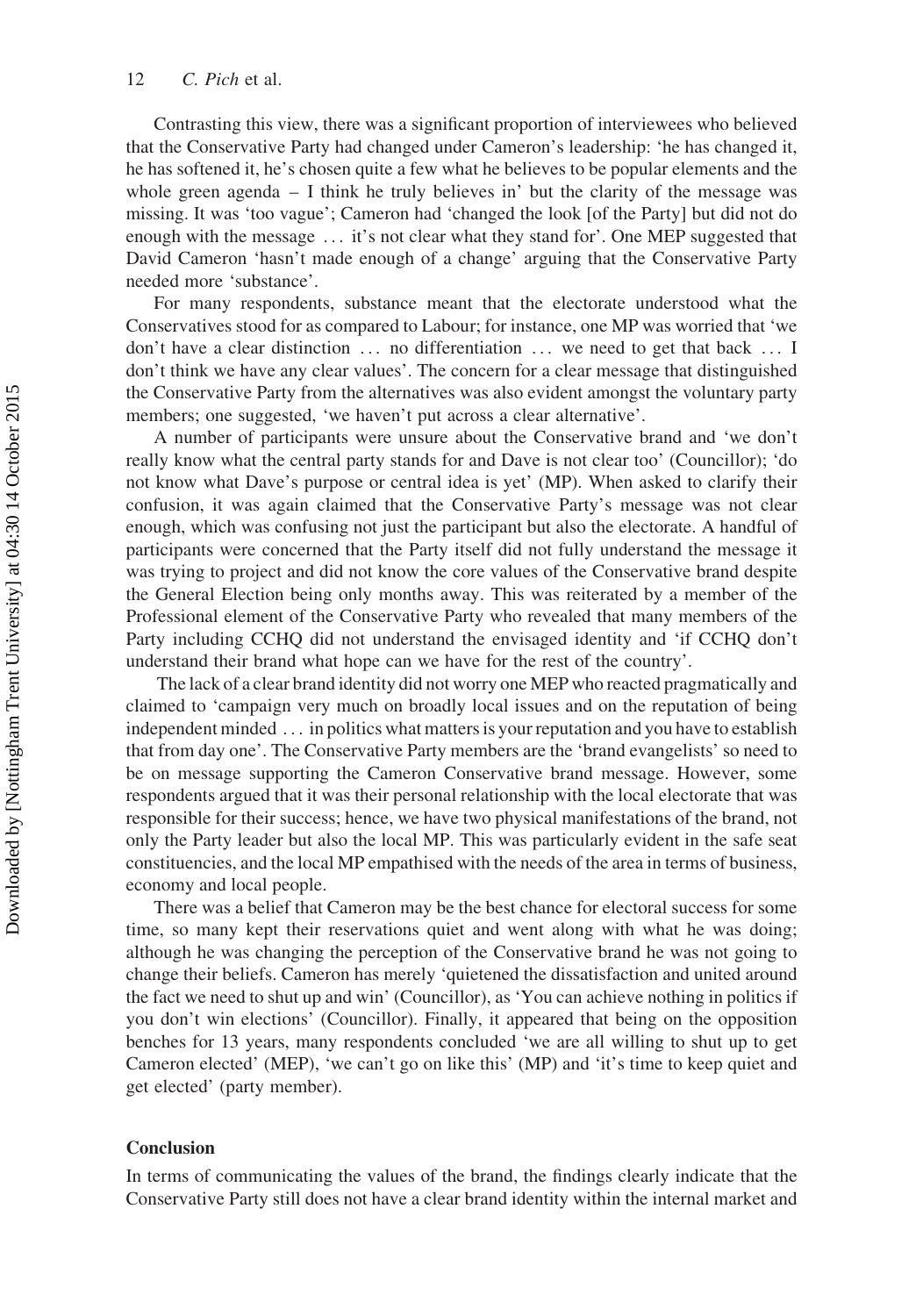demarcation lines follow the historical strands within the Conservative Party. Furthermore, there are clear distinctions between the national and local Conservative brand and how this is presented to the citizen by local campaigners. This notion of central and local message differentiation is quite a dilemma for Central office, there is a need to respond to local issues to act local but it needs to be underpinned by a central core message. Although if more control goes to the local constituency, there is a chance that the message may become more diluted and this could undermine the Conservative brand. This dilemma is not new, nor necessarily problematic. Downs [\(1957](#page-15-27), 135) in his seminal work argued exactly this when he discussed appealing to rural and urban constituencies with different policies that were not conflicting. The crucial aspect of building a political brand is that it must contain core values that are consistent with the ideology, values, history and culture of the party and the leader embodies this through their own interpretation of Conservative values. The importance of the local constituencies is to operationalise this Conservative brand through peripheral values that resonate with the core values but are more flexible in identifying specific values that echo the local constituency reflecting the culture and circumstances of the local constituency electorate. Vallaster and de Chernatony [\(2006](#page-18-9)) argue that internal stakeholders play a crucial role in promoting a successful brand, with a strong identity that has the potential of instilling and maintaining confidence with the consumer or citizen (Schneider [2008\)](#page-17-23).

Wagenheim, Evanschitzky, and Wunderlich [\(2007](#page-18-8)) suggest that the key strengths of the internal market are the skills and knowledge of the local market, and the enthusiasm and the motivation they have for the brand demonstrate they are the 'embodiment of the brand'. In terms of brand-supporting behaviours and a shared understanding, there is still some dissonance here; internal communications need to reveal a consistency with the local party values and Cameron's Conservative brand.

# Implications

The implications arising from this study focus upon first the use of Kapferer's brand prism. This conceptual framework was useful for building an in-depth understanding of the Conservative brand and unearthing the challenging aspects the brand is experiencing. In particular, the culture and the relationship facets of the brand prism raised the most concerns. For instance, the past failures of the Conservative Party which have been due to poor strategic decisions which were short-term and sales-led (Lees-Marshment [2004\)](#page-16-23); disunity in a number of guises (Norton [2008\)](#page-17-24), for instance splitting the rural vote (Woods [2002](#page-18-17)); Europe (Lynch [2009\)](#page-16-22) and finally the legacy of Margaret Thatcher (Butler and Kavanagh [2002](#page-15-28)). The 'them and us' mentality identified in this study suggests that there is a lack of message consistency across the internal stakeholders of the party. An ineffective implementation of internal branding inside the party is reflected by the lack of shared vision and resistance to change of some internal audiences. Indeed, the call for a clear message of what the brand stands for further highlights the significant role of internal branding to clearly communicate with the internal market about its brand identity. As a result, there is evidence of resistance to change from some party members. Without a shared understanding of brand identity, it is unlikely that external audiences receive a coherent brand message at all brand touch points (e.g. Punjaisri, Wilson, and Evanschitzky [2009](#page-17-11)). Second, although this research paints an interesting picture of the internal Conservative brand, there are serious implications arising from the contradictions and uncertainty about the Conservative brand. Whilst David Cameron is considered the personality of the brand identity prism, the perceived lack of the management's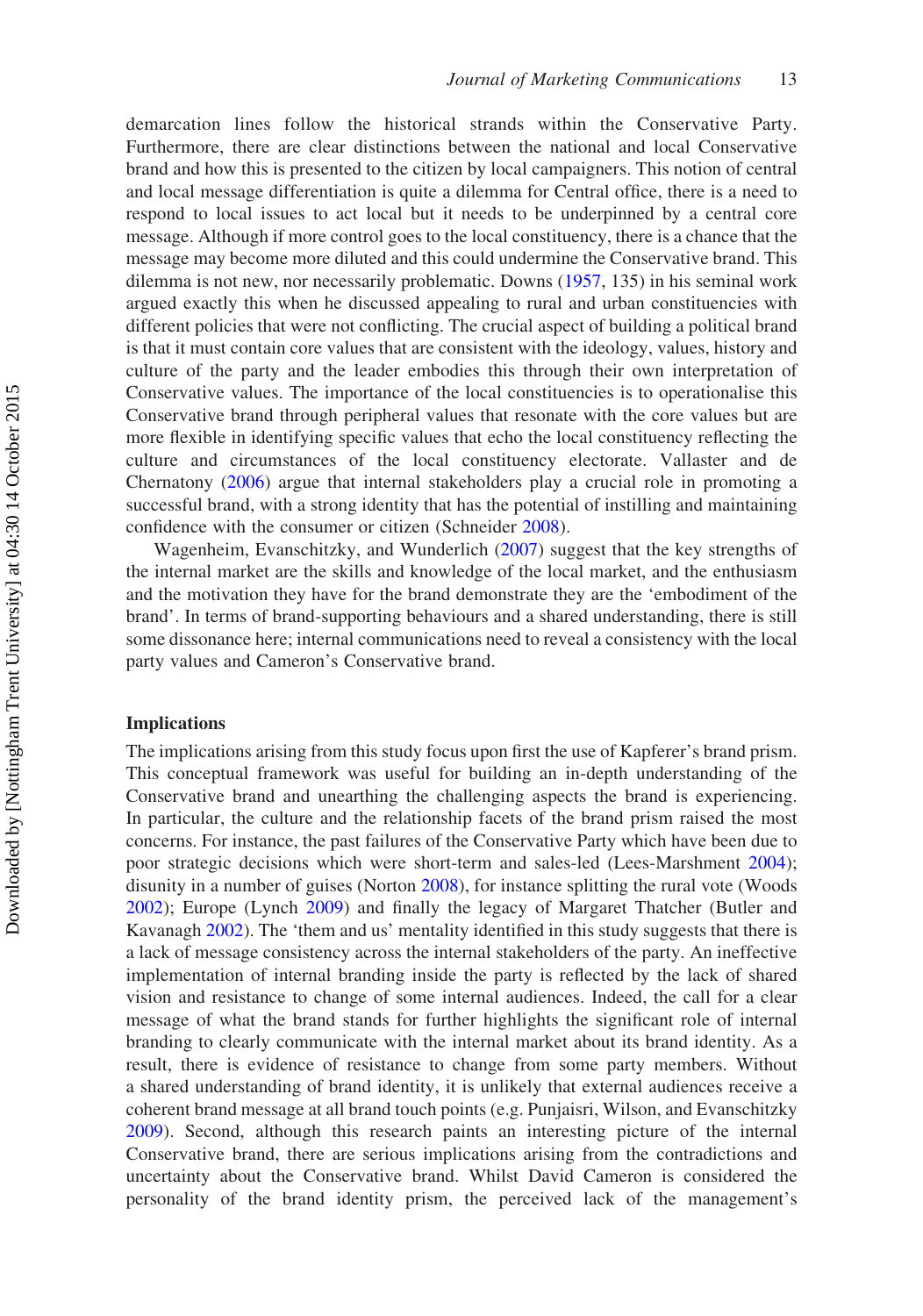understanding and commitment explains the issues found in the culture and relationship dimensions. This highlights that all dimensions of the brand prism are distinctive, yet interdependent and internal branding cannot be effective without first securing the understanding and commitment from the party leadership members. Also, this study encourages management to implement open-environment, two-way communications in order to build mutual understanding and trust across the political party. When trust exists across the internal audiences, internal branding becomes more effective in enhancing the party members' commitment and loyalty (Morhart, Herzog, and Tomczak [2009](#page-17-25)). However, our research suggests that the historical hierarchical nature of the Conservative Party is partly to blame. During and after the Thatcher era, much of the traditional elite power structure was replaced with more accessible institutional processes; many respondents were concerned about the return to an elite power structure under the leadership of David Cameron. This affects not only how internal market engagement is developed but also how internal communications are managed and communicated. From this research, it is clear that there still remains an unswerving loyalty to the Conservative Party amongst the participants of this study. The enthusiasm and loyalty that exists amongst the party activists who continue to be 'Brand Evangelists' for the Conservative Party needs to be harnessed and not viewed with apprehension.

# Notes on contributors

Christopher Pich is a lecturer at Nottingham Trent University. He completed his PhD thesis at Hull University Business School and has published in a number of journals including Qualitative Research: an International Journal and the Journal of Political Marketing.

Dianne Dean is a senior lecturer at Hull University Business School. She has written extensively on political marketing publishing in journals such as the Journal of Political Marketing, Journal of Marketing Management and European Journal of Marketing.

Khanyapuss Punjaisri is lecturer in Marketing at Hull University Business School. She is a PhD graduate from University of Strathclyde. Her research interest is in services marketing, corporate branding, and internal brand-building. She has published in different journals, namely European Journal of Marketing and Journal of Marketing Management.

#### <span id="page-14-5"></span><span id="page-14-0"></span>References

Aaker, D. 1996. Building Strong Brands. London: Simon & Schuster.

- Adams, S. 2010. "Reborn, the Splendour of Chatsworth." The Daily Telegraph, March 12, 7.
- <span id="page-14-1"></span>Algesheimer, R., U. M. Dholakia, and A. Herrmann. 2005. "The Social Influence of Brand Community: Evidence from European Car Clubs." Journal of Marketing 69: 19-34.
- <span id="page-14-7"></span>Alsem, K. J., and E. Kostelijk. 2008. "Identity Based Marketing: A New Balanced Marketing Paradigm." *European Journal of Marketing* 42 (9/10): 907–914.
- <span id="page-14-3"></span>Ashcroft, M. A. 2005. Wake Up and Smell the Coffee: A Wake-Up Call for the Conservative Party. London: Ashcroft.
- <span id="page-14-2"></span>Aurand, T. W., L. Grochels, and T. R. Bishop. 2005. "Human Resource Management's Role in Internal Branding: An Opportunity for Cross-Functional Brand Message Synergy." Journal of Product and Brand Management 14 (2): 163– 169. [doi:10.1108/10610420510601030.](http://dx.doi.org/doi:10.1108/10610420510601030)
- <span id="page-14-6"></span>Azoulay, A., and J. Kapferer. 2003. "Do Brand Personality Scales Really Measure Brand Personality?" Journal of Brand Management 11: 143–155.
- <span id="page-14-4"></span>Bale, T. 2008. "A Bit Less Bunny-Hugging and a Bit More Bunny-Boiling? Qualifying Conservative Party Change Under David Cameron." British Politics 3: 270-299. [doi:10.1057/bp.2008.7](http://dx.doi.org/doi:10.1057/bp.2008.7).
- Bergstrom, A., D. Blumenthal, and S. Crothers. 2002. "Why Internal Branding Matters: The Case of Saab." Corporate Reputation Review 5 (2/3): 133– 142. [doi:10.1057/palgrave.crr.1540170.](http://dx.doi.org/doi:10.1057/palgrave.crr.1540170)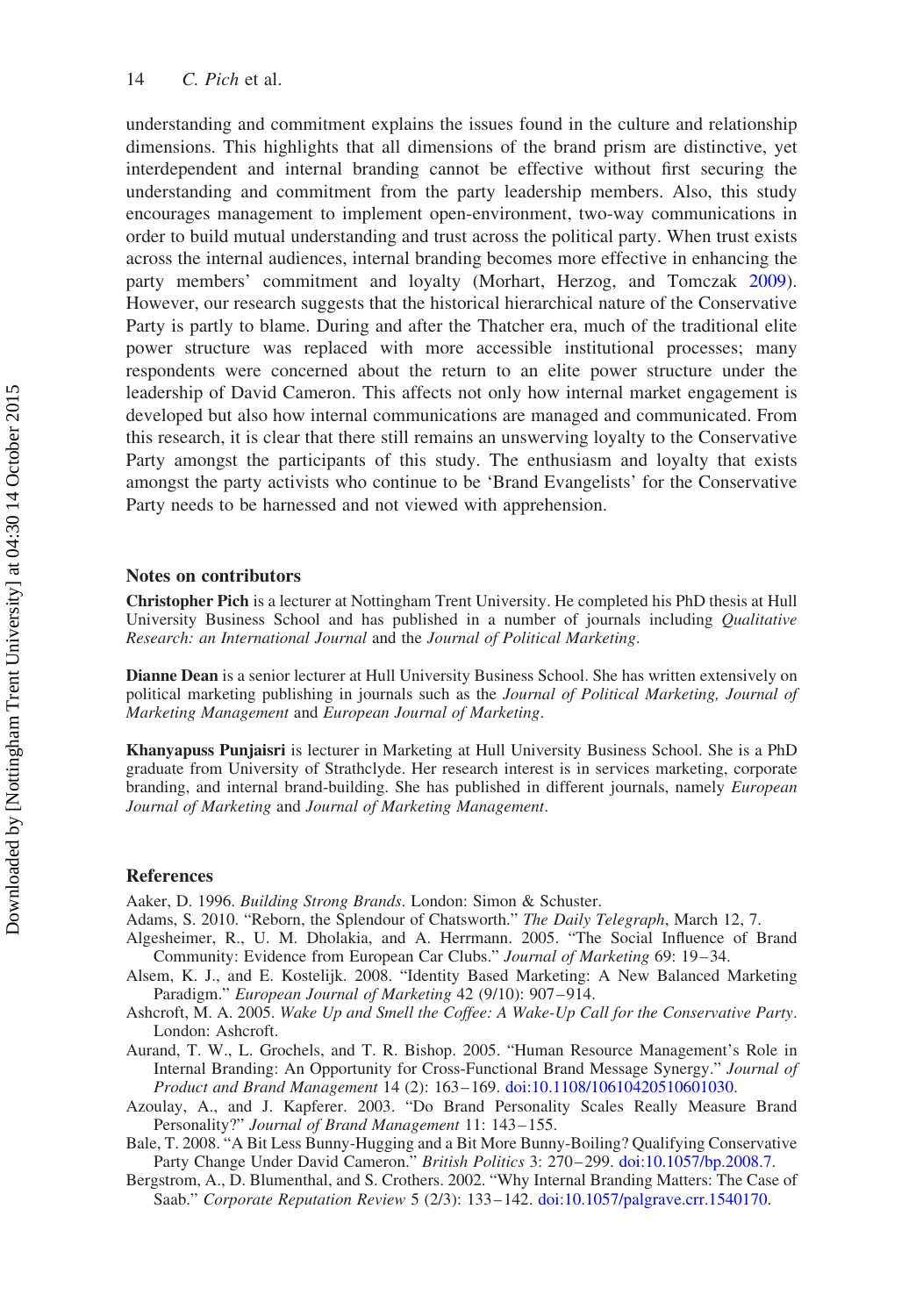- <span id="page-15-17"></span>Bily, W. 2008. "Creating the Customer Experience." American Banking Association Banking Journal 100 (6): 63.
- <span id="page-15-26"></span>Bird, S., J. L. Wiles, L. Okalik, J. Kilabuk, and G. M. Egeland. 2009. "Methodological Consideration of Storytelling in Qualitative Research Involving Indigenous Peoples." Global Health Promotion 16 (4): 16-26.
- <span id="page-15-21"></span>Blake, R. 1989. The Conservative Party from Peel to Thatcher. London: Methuen.
- <span id="page-15-13"></span>Burmann, C., and S. Zeplin. 2005. "Building Brand Commitment: A Behavioural Approach to Internal Brand Building." Journal of Brand Management 12 (4): 279– 300. [doi:10.1057/](http://dx.doi.org/doi:10.1057/palgrave.bm.2540223) [palgrave.bm.2540223](http://dx.doi.org/doi:10.1057/palgrave.bm.2540223).
- <span id="page-15-5"></span>Burnett, J., and R. B. Hutton. 2007. "New Consumers Need New Brands." Journal of Product and Brand Management 16 (5): 342– 347. [doi:10.1108/10610420710779636](http://dx.doi.org/doi:10.1108/10610420710779636).
- <span id="page-15-19"></span>Butler, D., and D. E. Stokes. ([1969] 1974). Political Change in Britain: The Evolution of Electoral Change. 2nd edition. London: Macmillan.
- <span id="page-15-28"></span>Butler, D., and D. Kavanagh. 2002. The British General Election of 2001. Basingstoke: Palgrave Macmillan.
- <span id="page-15-25"></span>Butler-Kisber, L. 2010. Qualitative Inquiry: Thematic, Narrative and Arts-Informed Perspectives. London: Sage.
- <span id="page-15-16"></span>Capato, R. K. 2008. "Religious Capital and Intergenerational Transmission of Volunteering as Correlates of Civic Engagement." Nonproft and Voluntary Sector Quarterly 38 (6): 983– 1002. [doi:10.1177/0899764008323990.](http://dx.doi.org/doi:10.1177/0899764008323990)
- <span id="page-15-22"></span>Charmley, J. [1996] 2008. A History of Conservative Politics. London: Palgrave Macmillan.
- <span id="page-15-20"></span>Clarke, H. D., D. Sanders, M. C. Stewart, and P. Whiteley. 2004. Political Choice in Britain. Oxford: Oxford University Press.
- <span id="page-15-6"></span>Cova, B., and V. Cova. 2002. "Tribal Marketing: The Tribalisation of Society and Its Impact on the Conduct of Marketing." European Journal of Marketing 36 (5/6): 595– 620. [doi:10.1108/](http://dx.doi.org/doi:10.1108/03090560210423023) [03090560210423023](http://dx.doi.org/doi:10.1108/03090560210423023).
- <span id="page-15-23"></span>Davies, G., and R. Chun. 2002. "Gaps Between the Internal and External Perceptions of the Corporate Brand." Corporate Reputation Review 5 (2/3): 144– 158. [doi:10.1057/palgrave.crr.](http://dx.doi.org/doi:10.1057/palgrave.crr.1540171) [1540171](http://dx.doi.org/doi:10.1057/palgrave.crr.1540171).
- <span id="page-15-4"></span>de Chernatony, L. 2001. "A Model for Strategically Building Brands." Journal of Brand Management 9 (2): 32 – 44. [doi:10.1057/palgrave.bm.2540050.](http://dx.doi.org/doi:10.1057/palgrave.bm.2540050)
- <span id="page-15-9"></span>de Chernatony, L. 2002. "Would a Brand Smell Any Sweeter by a Corporate Name?" Corporate Reputation Review 5 (2/3): 114– 132. [doi:10.1057/palgrave.crr.1540169.](http://dx.doi.org/doi:10.1057/palgrave.crr.1540169)
- <span id="page-15-8"></span><span id="page-15-3"></span>de Chernatony, L. 2006. From Brand Vision to Brand Evaluation. Oxford: Butterworth-Heinemann.
- de Chernatony, L., and M. McDonald. 2002. Creating Powerful Brands. Oxford: Butterworth-Heinemann.
- <span id="page-15-1"></span>Dean, D., and R. Croft. 2001. "Friends and Relations: Long Term Approaches to Political Campaigning." European Journal of Marketing 35 (11/12): 1197-1217. [doi:10.1108/](http://dx.doi.org/doi:10.1108/EUM0000000006482) [EUM0000000006482](http://dx.doi.org/doi:10.1108/EUM0000000006482).
- <span id="page-15-0"></span>Denham, A., and K. O'Hara. 2007. "The Three 'Mantras': 'Modernisation' and the Conservative Party." British Politics 2: 167–190. [doi:10.1057/palgrave.bp.4200057.](http://dx.doi.org/doi:10.1057/palgrave.bp.4200057)
- <span id="page-15-10"></span>Dinnie, K. 2008. Nation Branding: Concepts, Issues, Practice. Oxford: Butterworth-Heinemann Elsevier.
- <span id="page-15-27"></span><span id="page-15-12"></span>Downs, A. 1957. An Economic Theory of Democracy. New York: Harper Row.
- <span id="page-15-11"></span>Drake, S. M., M. J. Gulman, and S. M. Roberts. 2005. Light Their Fire. Chicago, IL: Dearborn.
- <span id="page-15-18"></span>Edelman, M. 1964. The Symbolic Uses of Politics. Illlinois: University of Illinois.
- <span id="page-15-15"></span>Einstein, M. 2008. Brands of Faith: Marketing Religion in a Commercial Age. Abingdon: Routledge.
- Foreman, S. K. 2000. "Get Close to the Internal Customer or Keep Your Distance?" In Internal Marketing Directions for Management, edited by R. J. Varey, and B. Lewis, 125– 138. London: Routledge.
- <span id="page-15-7"></span>Fournier, S. 1998. "Consumers and Their Brands: Developing Relationship Theory in Consumer Research." Journal of Consumer Research 24 (4): 343– 373. [doi:00935301/98/2404-0001](http://dx.doi.org/doi:00935301/98/2404-0001).
- <span id="page-15-24"></span>Gillham, B. 2005. Research Interviewing: The Range of Techniques. Maidenhead: Open University Press.
- <span id="page-15-2"></span>Gould, P. 1998. The Unfinished Revolution: How the Modernisers Saved the Labour Party. London: Little Brown and Co.
- <span id="page-15-14"></span>Hallam, R. 2003. "Delivering the Brand Promise at Washington Mutual." Strategic Communication Management 7 (4): 18-21.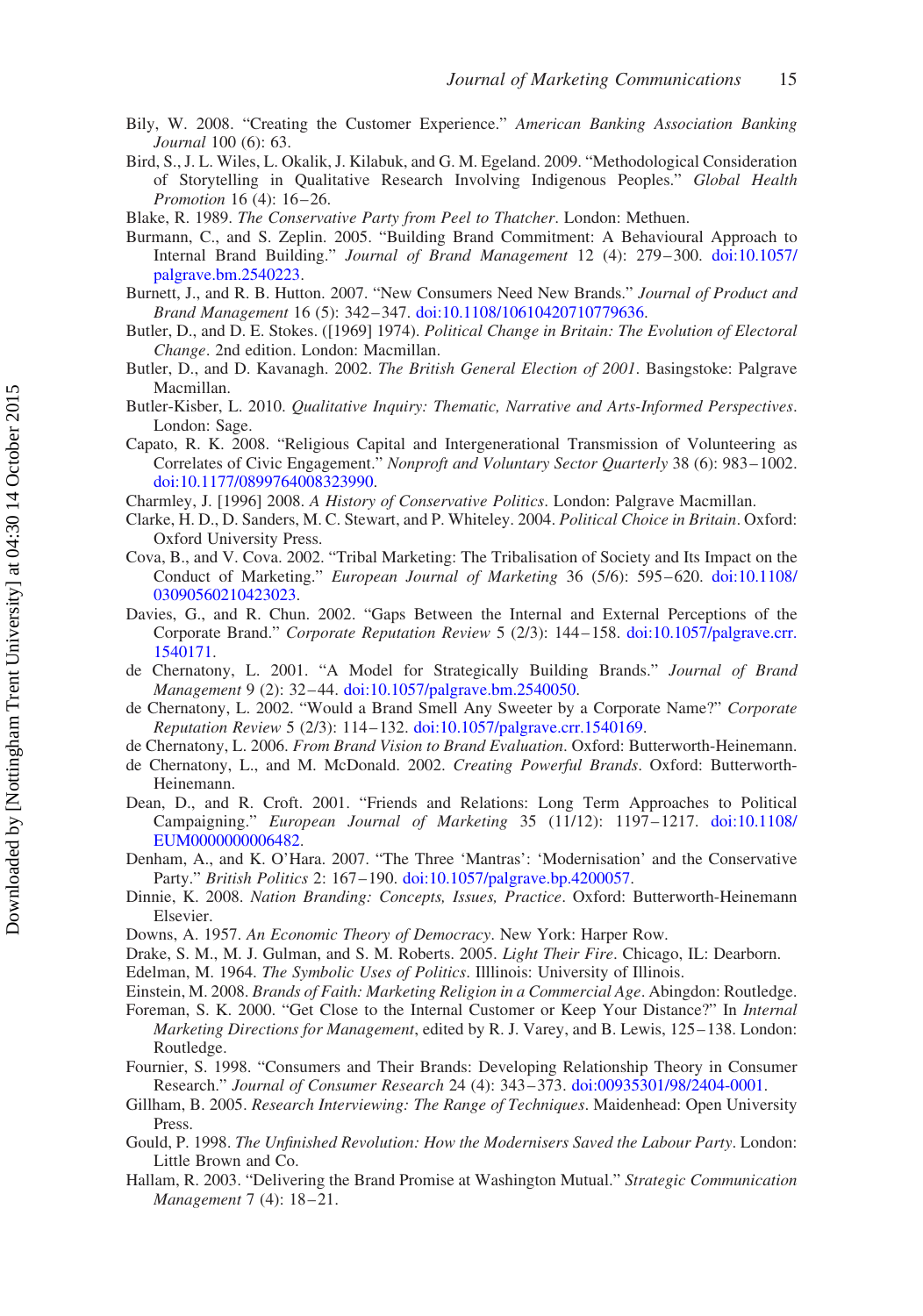<span id="page-16-8"></span>Harris, F., and L. de Chernatony. 2001. "Corporate Branding and Corporate Brand Performance." European Journal of Marketing 35 (3/4): 441– 456. [doi:10.1108/03090560110382101.](http://dx.doi.org/doi:10.1108/03090560110382101)

<span id="page-16-17"></span>Harrop, M. 1990. "Political Marketing." Parliamentary Affairs 43 (3): 277–291.

- <span id="page-16-27"></span>Heath, M. T. P., and M. Heath. 2008. "(Mis)trust in Marketing: A Reflection on Consumers' Attitudes and Perceptions." Journal of Marketing Management 24 (9–10): 1025–1039. [doi:10.](http://dx.doi.org/doi:10.1362/026725708X382037) [1362/026725708X382037](http://dx.doi.org/doi:10.1362/026725708X382037).
- <span id="page-16-12"></span>Henkel, S., T. Tomczak, M. Heitmann, and A. Herrmann. 2007. "Managing Brand Consistent Employee Behaviour: Relevance and Managerial Control of Behavioural Branding." Journal of Product and Brand Management 16 (5): 310– 320. [doi:org/10.1108/10610420710779609](http://dx.doi.org/doi:org/10.1108/10610420710779609).
- <span id="page-16-18"></span>Henneberg, S. C., and N. O'Shaughnessy. 2007. "Prolegomena to Theory and Concept Development in Political Marketing." Journal of Political Marketing 6 (3): 1 –4. [doi:10.1300/J199v06n02\\_01.](http://dx.doi.org/doi:10.1300/J199v06n02_01)
- <span id="page-16-20"></span>Hickson, K. 2005. The Political Thought of the Conservative Party Since 1945. Basingstoke: Palgrave Macmillan.
- <span id="page-16-13"></span>Higgins, E. T. 1996. "Knowledge Activation: Accessibility, Applicability and Salience." In Social Psychology: Handbook of Basic Principles, edited by E. Higgins, and A. Kruglanski, 133–168. New York: Guilford.
- <span id="page-16-4"></span>Jevons, C. 2005. "Names, Brands, Branding: Beyond the Signs, Symbols, Products and Services." Journal of Product and Brand Management 14 (2/3): 117-118. [doi:10.1108/](http://dx.doi.org/doi:10.1108/10610420510592590) [10610420510592590](http://dx.doi.org/doi:10.1108/10610420510592590).
- <span id="page-16-7"></span>Joachimsthaler, E., and D. A. Aaker. 1997. "Building Brands Without Mass Media." Harvard Business Review 75 (1): 39 – 50.
- <span id="page-16-24"></span><span id="page-16-2"></span>Jones, D. 2008. Cameron on Cameron: Conversations with Dylan Jones. London: Harper Collins.
- <span id="page-16-28"></span>Kapferer, J. 2001. Strategic Brand Management. London: Kogan Page.
- <span id="page-16-21"></span>Kapferer, J. N. 2008. The New Strategic Brand Management. London: Kogan Page.
- <span id="page-16-9"></span>Kavanagh, D. 2000. British Politics: Continuities and Change. Oxford: Oxford University Press.
- King, C., and D. Grace. 2010. "Building and Measuring Employee-Based Brand Equity." European Journal of Marketing 44 (7/8): 938– 971. [doi:10.1108/03090561011047472.](http://dx.doi.org/doi:10.1108/03090561011047472)
- <span id="page-16-3"></span>Knox, S. 2004. "Positioning and Branding Your Organisation." Journal of Product and Brand Management 13 (2/3): 105– 115. [doi:10.1108/10610420410529735.](http://dx.doi.org/x x)
- <span id="page-16-26"></span><span id="page-16-5"></span>Kvale, S. 1996. An Introduction to Qualitative Research Interviewing. London: Sage.
- Lavine, H., and T. Gschwend. 2006. "Issues, Party and Character: The Moderating Role of Ideological Thinking on Candidate Evaluation." British Journal of Political Science 37 (1): 139– 163. [doi:10.1017/S0007123407000075.](http://dx.doi.org/doi:10.1017/S0007123407000075)
- <span id="page-16-23"></span><span id="page-16-15"></span>Lees-Marshment, J. 2004. "Mis-marketing the Conservatives: The Limitations of Style over Substance." Political Quarterly 75 (4): 392-397.
- <span id="page-16-1"></span>Lees-Marshment, J. 2009. Political Marketing: Principles and Applications. Abingdon: Routledge.
- <span id="page-16-16"></span>Lilleker, D. G., and R. Negrine. 2003. "Not Big Brand Names But Corner Shops: Marketing Politics to a Disengaged Electorate." Journal of Political Marketing 2 (1): 55-76.
- <span id="page-16-0"></span>Lilleker, D. G., N. A. Jackson, and R. Scullion. 2006. The Marketing of Political Parties: Political Marketing at the 2005 British General Election. Manchester: Manchester University Press.
- Lloyd, J. 2006. "The 2005 General Election and the Emergence of the Negative Brand." In The Marketing of Political Parties: Political Marketing at the 2005 British General Election, edited by D. G. Lilleker, N. A. Jackson, and R. Scullion, 59 – 80. Manchester: Manchester University Press.
- <span id="page-16-19"></span><span id="page-16-6"></span>Lock, A., and P. Harris. 1996. "Political Marketing – vive la différence!" European Journal of Marketing 30 (10/11): 21 –31. [doi:10.1108/03090569610149764.](http://dx.doi.org/doi:10.1108/03090569610149764)
- <span id="page-16-22"></span>Lury, C. 2005. Brands: The Logos of the Global Economy. Abingdon: Routledge.
- <span id="page-16-25"></span>Lynch, P. 2009. "The Conservatives and the European Union: The Lull Before the Storm." In The Conservatives Under David Cameron: Built to Last? edited by S. Lee, and M. Beech, 187–207. Basingstoke: Palgrave Macmillan.
- <span id="page-16-11"></span>McCracken, D. 1988. The Long Interview. London: Sage.
- <span id="page-16-10"></span>Miles, S. J., and G. Mangold. 2004. "A Conceptualization of the Employee Branding Process." Journal of Relationship Marketing 3 (2/3): 65 – 87. [doi:10.1300/J366v03n02\\_05.](http://dx.doi.org/doi:10.1300/J366v03n02_05)
- <span id="page-16-14"></span>Mitchell, C. 2002. "Selling the Brand Inside." Harvard Business Review 80 (1): 99–105.
- Morgan, N., A. Pritchard, and R. Piggott. 2002. "New Zealand, 100% Pure: The Creation of a Powerful Niche Destination Brand." Journal of Brand Management 9 (4/5): 335– 354. [doi:10.](http://dx.doi.org/doi:10.1057/palgrave.bm.2540082) [1057/palgrave.bm.2540082.](http://dx.doi.org/doi:10.1057/palgrave.bm.2540082)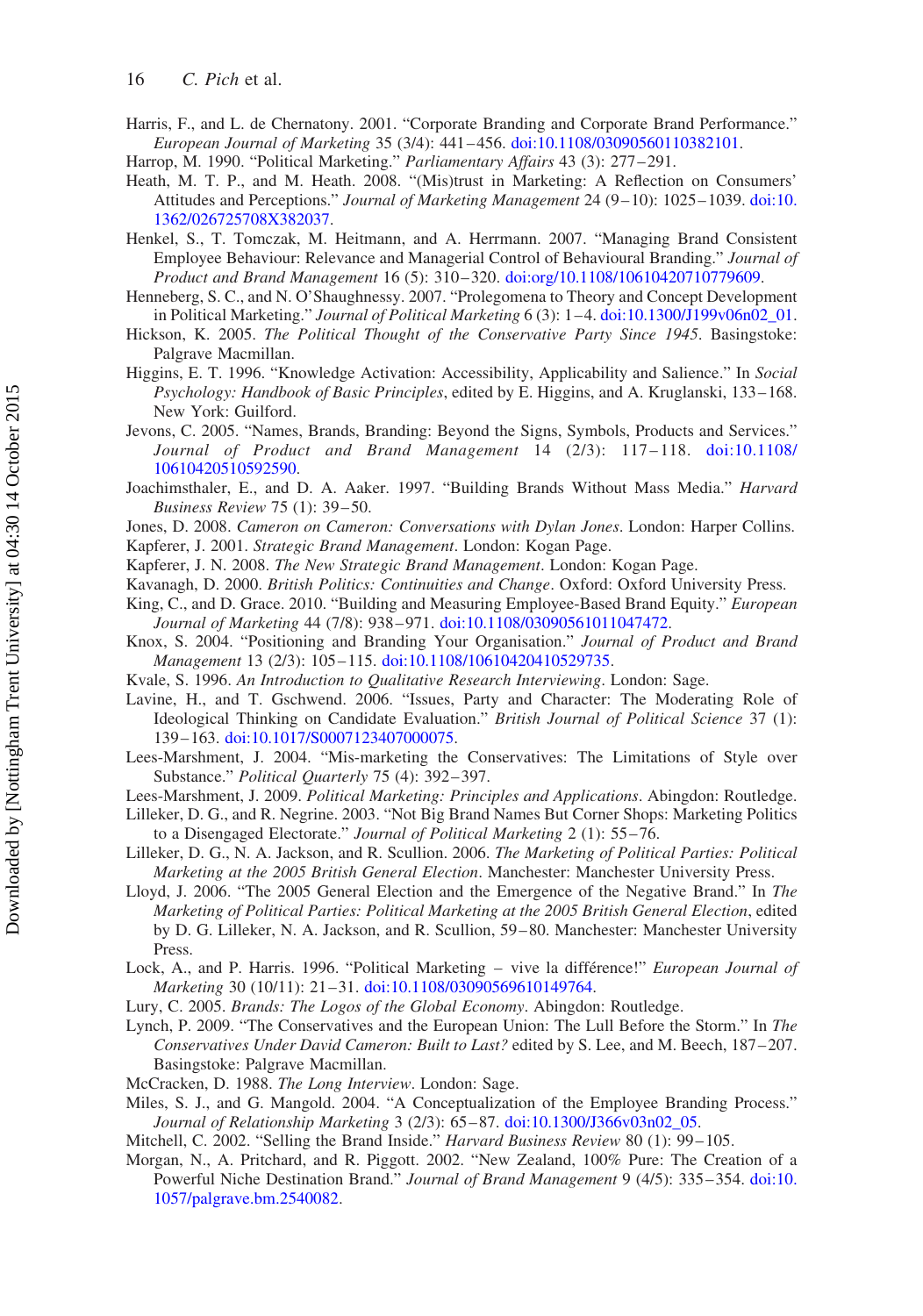- <span id="page-17-25"></span>Morhart, F. M., W. Herzog, and T. Tomczak. 2009. "Brand-Specific Leadership: Turning Employees into Brand Champions." Journal of Marketing 73 (5): 122– 142. [doi:10.1509/jmkg.73.5.122.](http://dx.doi.org/doi:10.1509/jmkg.73.5.122)
- <span id="page-17-15"></span>Mosley, R. W. 2007. "Customer Experience." Organisational Culture and the Employer Brand. Brand Management 15 (2): 123– 134. [doi:10.1057/palgrave.bm.2550124](http://dx.doi.org/doi:10.1057/palgrave.bm.2550124).
- <span id="page-17-20"></span>Moufahim, M., and M. Lim. 2009. "Towards a Critical Political Marketing Agenda?" Journal of Marketing Management 25 (7– 8): 763– 776. [doi:10.1362/026725709X471613](http://dx.doi.org/doi:10.1362/026725709X471613).
- <span id="page-17-5"></span>Muniz, A. M., and T. C. O'Guinn. 2001. "Brand Community." The Journal of Consumer Research 27 (4): 412-432. [doi:10.1086/319618](http://dx.doi.org/doi:10.1086/319618).
- <span id="page-17-12"></span>Nadeem, M. M. 2007. "Emergence of Customer-Centric Branding: From Boardroom Leadership to Self-Broadcasting." Journal of American Academy of Business 12 (1): 44 – 49.
- <span id="page-17-9"></span>Nandan, S. 2005. "An Exploration of the Brand Identity-Brand Image Linkage: A Communications Perspective." Journal of Brand Management 12 (4): 264–278. [doi:10.1057/palgrave.bm.](http://dx.doi.org/doi:10.1057/palgrave.bm.2540222) [2540222](http://dx.doi.org/doi:10.1057/palgrave.bm.2540222).
- <span id="page-17-8"></span>Needham, C. 2005. "Brand Leaders: Clinton, Blair and the Limitations of the Permanent Campaign." Political Studies 53 (2): 343– 361. [doi:10.1111/j.1467-9248.2005.00532.x.](http://dx.doi.org/doi:10.1111/j.1467-9248.2005.00532.x)
- <span id="page-17-6"></span>Neff, J. 2009. "Why It's Time to Do Away with the Brand Manager." Advertising Age 80 (34): 1 – 2.
- <span id="page-17-0"></span>Norton, P. 1996. The Conservative Party. Hemel Hempstead: Prentice Hall/Harvester Wheatsheaf.
- <span id="page-17-24"></span>Norton, P. 2008. "The Future of Conservatism." Political Quarterly 79: 324– 332. [doi:10.1111/j.](http://dx.doi.org/doi:10.1111/j.1467-923X.2008.00935.x) [1467-923X.2008.00935.x](http://dx.doi.org/doi:10.1111/j.1467-923X.2008.00935.x).
- <span id="page-17-10"></span>Papasolomou, O., and D. Vrontis. 2006a. "Building Corporate Branding Through Internal Marketing: The Case of the UK Retail Bank Industry." Journal of Product & Brand Management 15 (1): 37-47. [doi:10.1108/10610420610650864.](http://dx.doi.org/doi:10.1108/10610420610650864)
- <span id="page-17-13"></span>Papasolomou, O., and D. Vrontis. 2006b. "Using Internal Marketing to Ignite the Corporate Brand: The Case of the UK Retail Bank Industry." Journal of Brand Management 14 (1/2): 177–195. [doi:10.1057/palgrave.bm.2550059](http://dx.doi.org/doi:10.1057/palgrave.bm.2550059).
- <span id="page-17-18"></span>Parry, G., G. Moyser, and N. Day. 1992. Political Participation and Democracy in Britain. Cambridge: Cambridge University Press.
- <span id="page-17-4"></span>Peng, N., and C. Hackley. 2009. "Are Voters, Consumers? A Qualitative Exploration of the Voter-Consumer Analogy in Political Marketing." Qualitative Market Research: An International Journal 12 (2): 171– 186. [doi:10.1108/13522750910948770](http://dx.doi.org/doi:10.1108/13522750910948770).
- <span id="page-17-21"></span>Phipps, M., J. Brace-Govan, and C. Jevons. 2010. "The Duality of Political Brand Equity." European Journal of Marketing 44 (3/4): 496-514. [doi:10.1108/03090561011020552.](http://dx.doi.org/doi:10.1108/03090561011020552)
- <span id="page-17-16"></span>Piercy, N. F. 1995. "Customer Satisfaction and the Internal Market: Marketing Our Customers to Our Employees." Journal of Marketing Practice: Applied Marketing Science 1 (1): 22 –44. [doi:10.1108/EUM0000000003878.](http://dx.doi.org/doi:10.1108/EUM0000000003878)
- <span id="page-17-14"></span>Punjaisri, K., and A. Wilson. 2007. "The Role of Internal Branding in the Delivery of Employee Brand Promise." Journal of Brand Management 15: 57 – 70. [doi:10.1057/palgrave.bm.2550110.](http://dx.doi.org/doi:10.1057/palgrave.bm.2550110)
- <span id="page-17-11"></span>Punjaisri, K., A. Wilson, and H. Evanschitzky. 2009. "Internal Branding to Influence Employees' Brand Promise Delivery: A Case Study in Thailand." Journal of Service Management 20 (5): 57 – 70. [doi:10.1108/09564230910995143](http://dx.doi.org/doi:10.1108/09564230910995143).
- <span id="page-17-17"></span>Rafiq, M., and P. K. Ahmed. 1993. "The Scope of Internal Marketing: Defining the Boundary Between Marketing and Human Resource Management." Journal of Marketing Management 9 (3): 219-232. [doi:10.1080/0267257X.1993.9964234](http://dx.doi.org/doi:10.1080/0267257X.1993.9964234).
- <span id="page-17-1"></span>Reeves, P., L. de Chernatony, and M. Carrigan. 2006. "Building a Political Brand: Ideology or Voter-Driven Strategy." Journal of Brand Management 13 (6): 418– 428. [doi:10.1057/palgrave.](http://dx.doi.org/doi:10.1057/palgrave.bm.2540283) [bm.2540283](http://dx.doi.org/doi:10.1057/palgrave.bm.2540283).
- <span id="page-17-19"></span>Robinson, J. 2004. "Repackaging Our Politicians: Marketing MPs in an MMP world." NZ Marketing Magazine 23 (5): 12-19.
- <span id="page-17-7"></span>Roper, S., and C. Parker. 2006. "Evolution of Branding Theory and Its Relevance to the Independent Retail Sector." The Marketing Review 6 (1): 55 – 71. [doi:10.1362/146934706776861555.](http://dx.doi.org/doi:10.1362/146934706776861555)
- <span id="page-17-22"></span>Rubin, H. J., and I. S. Rubin. 1995. Qualitative Interviewing: The Art of Hearing Data. London: Sage.
- <span id="page-17-23"></span><span id="page-17-2"></span>Scammell, M. 1995. Designer Politics: How Elections Are Won. London: Macmillan.
- Schneider, G. 2008. "Obama Shows the Way and the Value of Building Brand." PRWeek, March 3.
- <span id="page-17-3"></span>Smith, G. 2001. "The 2001 General Election: Factors Influencing the Brand Image of Political Parties and Their Leaders." Journal of Marketing Management 17 (9/10): 1058–1073. [doi:10.](http://dx.doi.org/doi:10.1362/026725701323366719) [1362/026725701323366719](http://dx.doi.org/doi:10.1362/026725701323366719).